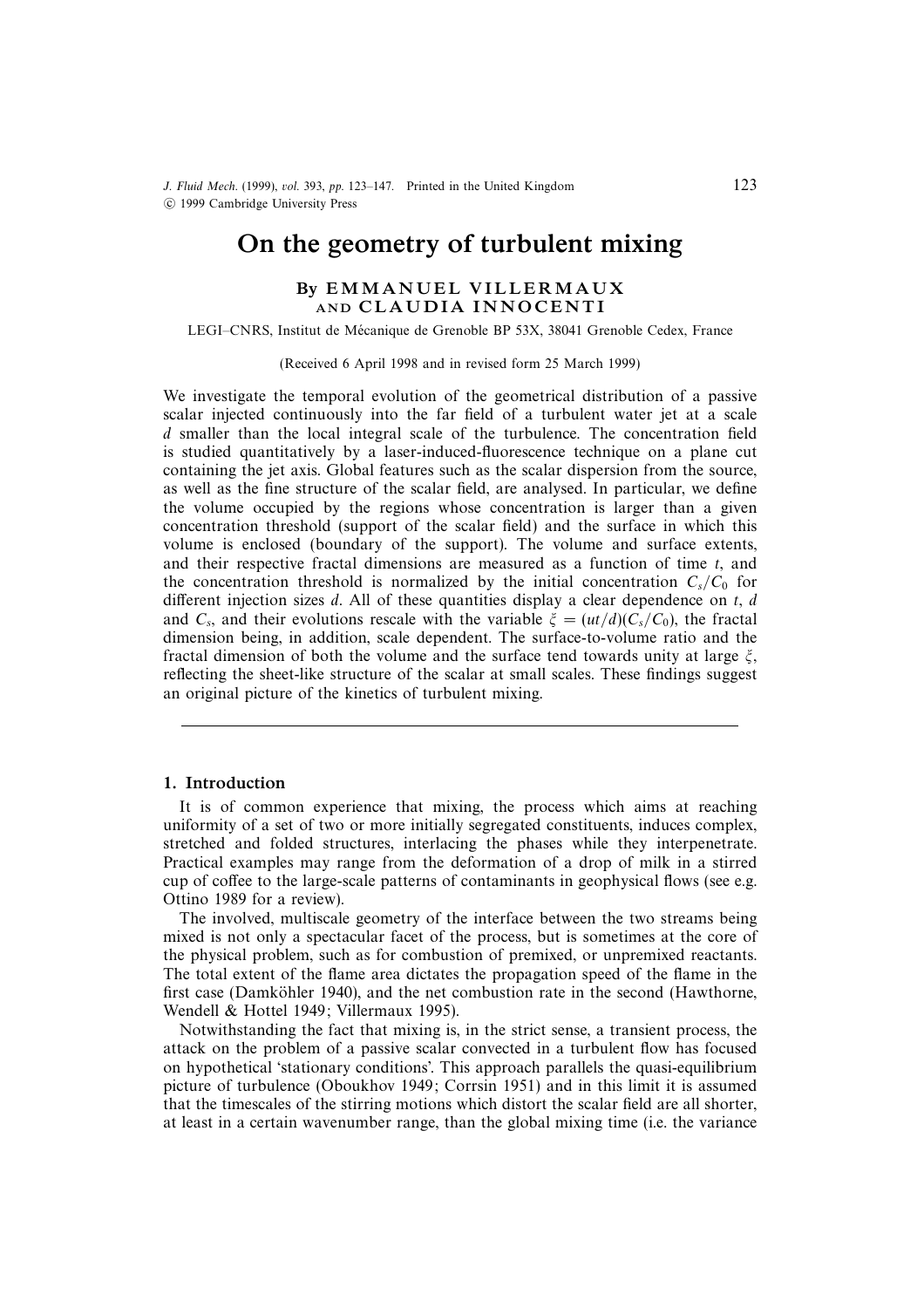of the scalar fluctuations is stationary), allowing the possibility of resorting to cascade arguments, and spectral analysis.

The dissipation scale of the scalar  $\eta_B$  in this frame is then estimated from a balance between a stretching time at small scales, independent of the scalar injection scale, and a diffusion time. It was shown by Batchelor (1959) and Batchelor, Howells  $\&$ Townsend (1959) that depending on whether the Schmidt number  $v/D$  is smaller or larger than unity, where  $D$  denotes the diffusivity of the scalar, the stretching time has to be estimated in the viscous range (for  $Sc \gg 1$ ) leading to  $\eta_B = \eta Sc^{-1/2}$  or in the inertial range (for Sc  $\ll$  1), leading to  $\eta_B = \eta Sc^{-3/4}$ ,  $\eta$  being the Kolmogorov scale, i.e. the dissipation scale of vorticity, whose diffusivity is ν.

In keeping with this approach where the absolute time has disappeared, several investigators have subsequently tried to describe not only the characteristic scales of the mixture, but its global geometry through a number indicative of the hierarchy of motions giving birth to the complexity of the scalar field, namely fractal dimensions (Mandelbrot 1975). The fractal nature of interfaces separating a turbulent from a non-turbulent medium (Sreenivasan, Ramshankar & Meneveau 1989; Meneveau & Sreenivasan 1990; Prasad & Sreenivasan 1990), of iso-scalar contours in turbulent flows (Constantin, Procaccia & Sreenivasan 1991; Lane-Serff 1993; Flohr & Olivari 1994; Catrakis & Dimotakis 1996) or random flows (Ramshankar & Gollub 1991; Gluckman, Willaime & Gollub 1993; Cardoso et al. 1996) has been demonstrated either on two-dimensional sections, or on one-dimensional cuts through the scalar field (Miller & Dimotakis 1991; Sakai et al. 1995; Frederiksen, Dahm & Dowling 1996).

Though all of these studies agree that, at least on a certain range of scales and concentration levels, interfaces and iso-concentration contours are less smooth than a Euclidean surface (i.e. the dimensions of contours extracted from two-dimensional cuts are generally found to be larger than unity), the possible scale dependence, Reynolds number dependence (see Catrakis & Dimotakis 1996 and references therein), threshold height of the level set dependence (Prasad & Sreenivasan 1990; Miller & Dimotakis 1991; Lane-Serff 1993; Flohr & Olivari 1994; Sakai et al. 1995), scalar diffusivity dependence (Gluckman et al. 1993) and time dependence when the scalar is followed along its transient evolution (Ramshankar & Gollub 1991; Villermaux & Gagne 1994; Nicolleau 1996) of the usually defined dimension have never been considered on a general basis.

Transients and time dependences are explicitly taken into account in studies on dispersion addressing the problem of the radius growth rate of a tracer blob immersed in a prescribed displacement field. In addition to pure molecular diffusion on the still substrate, motions in flows usually enhance dispersion (Taylor 1921, 1953) and even alter the diffusion law, not only by a renormalization of the diffusion coefficient, but the structure of the law itself. Due to persistent ballistic motions, and ever larger jumps in turbulent flows, dispersion laws exhibit, in the absence of traps or slow recirculating motions, a rate of growth of the mean-squared radius of the blob which can be faster than linear in time (Richardson 1926). The presence of bypasses or dead-ends in complex geometries alters, in continuous flow systems (e.g. a river, a valley through which wind blows, an open chemical reactor), the residence time distribution of a tracer deposited at the inlet of the system. The novel features of this distribution are spikes at short times if a short circuit is present, and/or long tails caused by traps and slow motions in confined cavities as first described by Danckwerts (1953).

Dispersion may result solely from a spatial reorganization of the quantity to be mixed, with no interpenetration with the substrate at the molecular level. Mixing,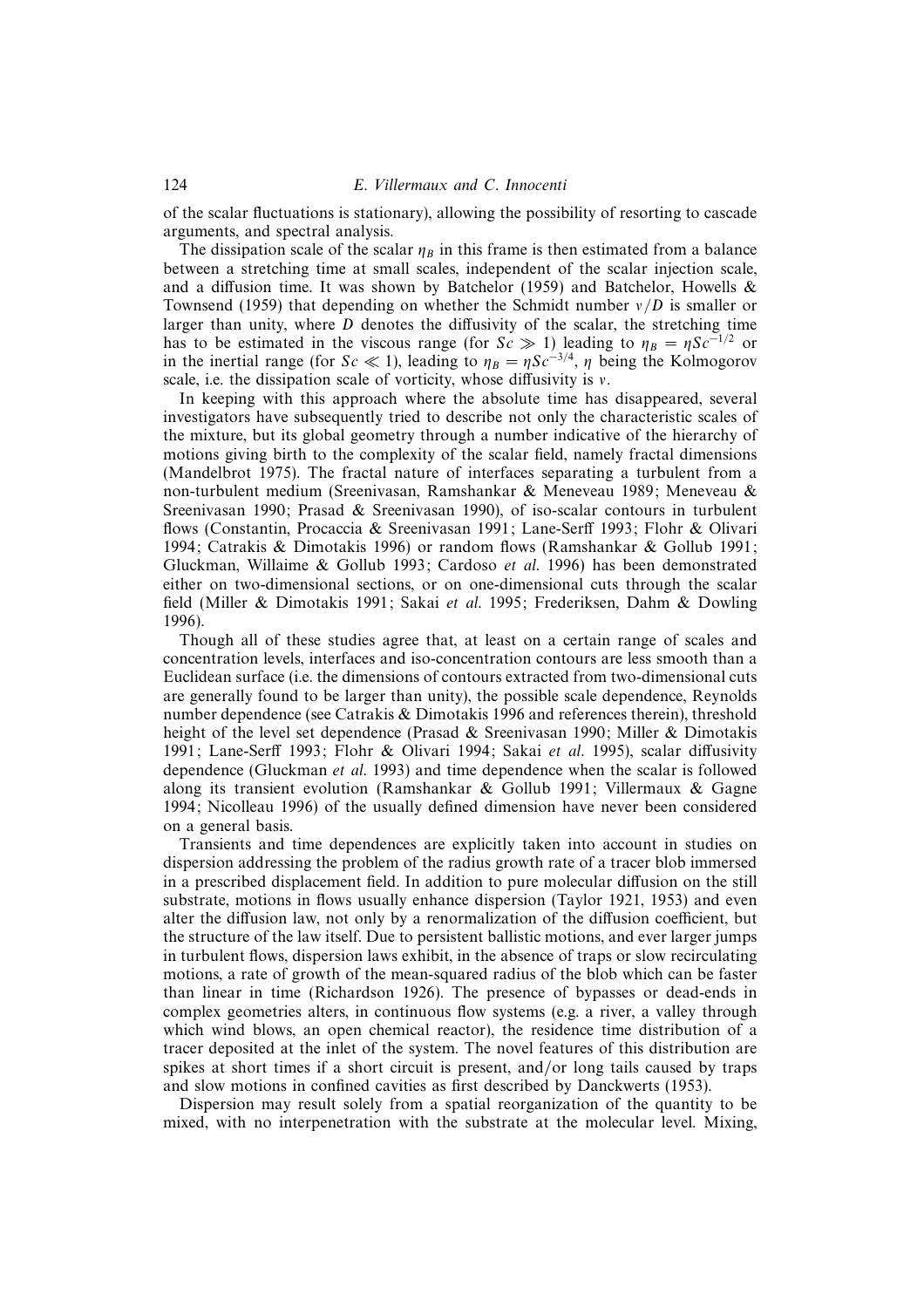as opposed to stirring, actually means homogeneization at the smallest, i.e. diffusive, scales. The mixing time (for instance in a tank stirred with an impeller familiar in the chemical industry) is known to be solely determined by the large-scale features of the flow (integral scale, root-mean-square velocity, see e.g. Nagata 1975), regardless of the intimate structure of the turbulence, provided the Reynolds number is high enough (typically larger than  $10<sup>4</sup>$ ), in a wide variety of flows. The order of magnitude of this critical Reynolds number for the onset of the 'mixing transition' has been documented in shear layer experiments (Breidenthal 1981; Koochesfahani & Dimotakis 1986), as well as its sensivity to the initial contacting conditions between the streams (Huang  $\&$ Ho 1989; Kassaro & Mungal 1996). These studies emphasize the role of the persistent large-scale motions in the interpenetration between the phases. A more recent study has shown that the mixing time is proportional to the injection scale of the scalar when the latter is smaller than the integral scale of the flow (Villermaux, Innocenti  $\&$ Duplat 1998).

Watching the dynamics of material 'coloured bands' (O. Reynolds) in a flow may, following the early suggestions of Reynolds (1894) and also Welander (1955) reveal the nature of the underlying motion. We suggest here that the study of the birth and kinetics of the complexity of an initially regular scalar field in a purposely designed transient configuration is a key route for understanding the mechanisms of turbulent mixing.

## 2. Experimental setup and procedures

## 2.1. Flow configuration

The present experiment consists in following the sequence of events which contribute to the incorporation and mixing of a scalar stream released in a sustained turbulent medium.

To obtain information about the kinetics of the incorporation process, we purposely decouple the development of the turbulent velocity field from the process of mixing. We use a water jet discharging into a large tank filled with water at rest as a turbulence generator and we inject the scalar continuously through a tube, in the direction of the mean flow and at the same velocity (figure 1). The exit velocity of the injection tube is maintained constant and equal to the mean velocity of the main jet carrying the turbulence at the injection point so that the tube behaves neither as a source nor as a sink of momentum, in the mean. The diameter of the tubes d can be varied but remains smaller than the turbulence integral scale L so that the mixing distance from the injection point (respectively the mixing time) is smaller than the integral scale (respectively the integral turnover time) for the turbulence to remain fairly stationary compared to the natural evolution of the mixing (see Villermaux et al. 1998 for a discussion of the mixing times). We use three tubes such that  $d/L = 0.05$ , 0.1 and 0.16.

The injection tube is placed 30 diameters downstream of the turbulence generator jet exit. The local integral scale ( $L = 6$  cm) was measured and found to be consistent with the relation proposed by Antonia, Satyaprakash & Hussain (1980). The r.m.s. velocity  $u'$  is about 25% of the mean velocity u, giving a turbulent Reynolds number  $Re = u'L/v = 6000$  for  $u = 0.4$  m s<sup>-1</sup>, and 12000 for  $u = 0.8$  m s<sup>-1</sup>. The distance x is computed from the injection tube exit, and we relate space to time via  $x = ut$ .

The presence of the injection tube was checked not to perturb a region of more than 2 diameters d downstream of the injection point. Both the velocity power spectrum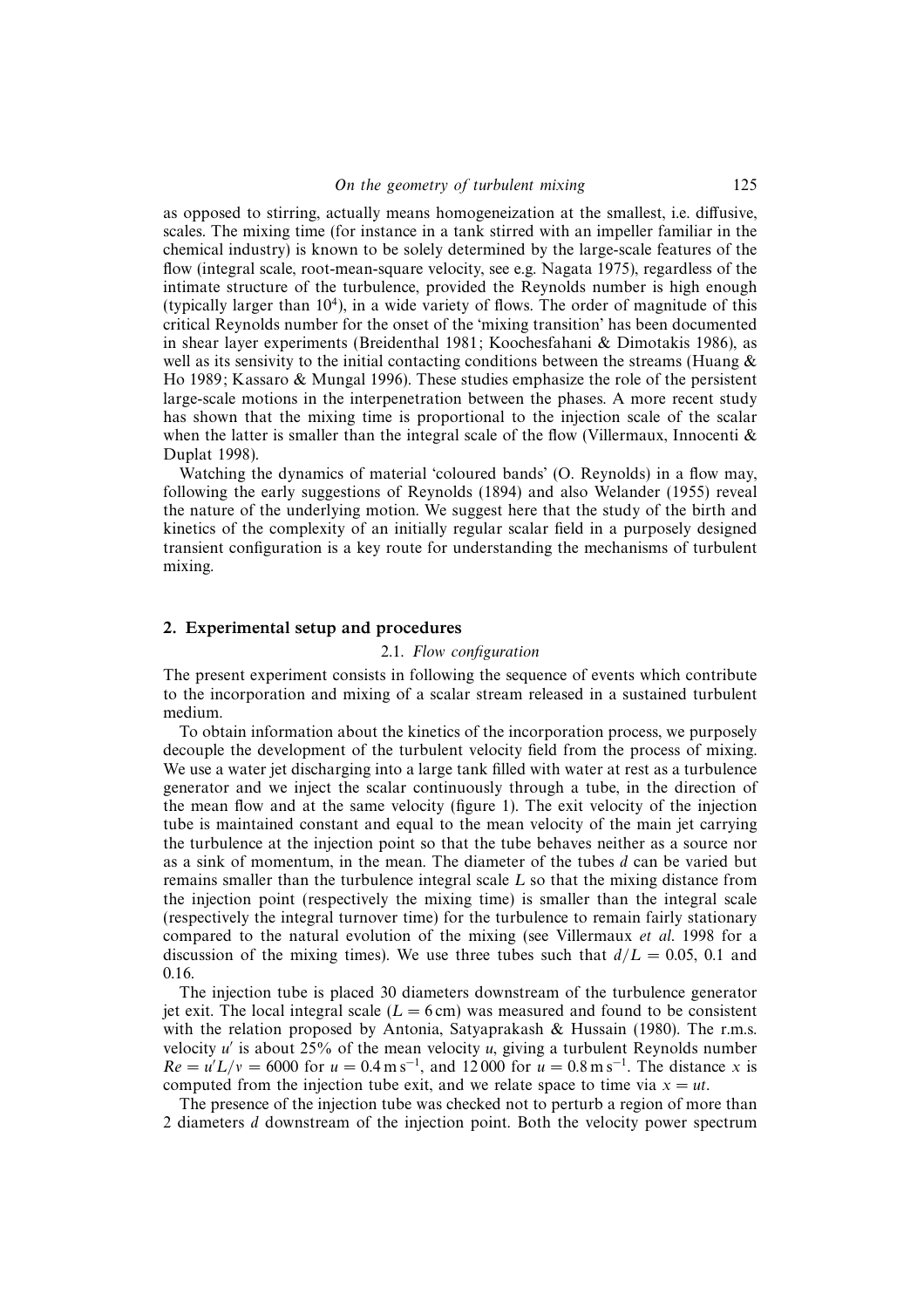

FIGURE 1. Sketch of the experiment. The scalar is injected by a small tube of diameter  $d$  on the axis and 30 diameters D downstream of the turbulence generator jet exit.  $D = 2.7$  cm. The scalar injection scale  $(d/L = 0.05, 0.1, 0.16)$  lies in the inertial range of the turbulent flow field, i.e.  $\eta = LRe^{-3/4} < d < L$  with  $L = 6$  cm.  $Re = u'L/v \approx 10^4$ .

 $(E_u(k) \sim k^{-5/3})$  and the PDF of the longitudinal velocity increments for a separation distance of d i.e.  $\delta u_x(d) = \langle u_x(x + d) - u_x(x) \rangle$  were identical to their free-stream analogues (with the tube removed) for  $x/d \ge 2$ .

#### 2.2. Visualization methods

The images of the scalar field were obtained by a standard laser-induced-fluorescence technique. We use disodium fluorescein as a laser-fluorescent dye, the Schmidt number being about  $Sc = 2000$ . A thin laser sheet is produced by spanning a 5.4 W Argon-ion laser beam, collimated by a long-focal-length lens  $(f = 2m)$  with a mirror oscillating at 4 kHz. This provides a uniformly illuminated region in the vizualisation window; the thickness of the sheet is of the order of  $300 \mu m$ . The images are acquired by a SONY D7CE video camera with a Paillard 75 mm f/2.8 lens at a rate of 25 images per s and exposure time of 1/1000 s. They were either directly digitized by a NEOTECH 8 bits A/D converter and written to the computer disk, or stored on a S-VHS magnetoscope, and further digitized and processed. The images are initially digitized on  $768 \times 512$  pixels and were shrunk to  $384 \times 256$  pixels before processing. The pixel size on a final image corresponds to a real dimension of  $125 \mu m$ , a distance slightly above the Kolmogorov scale ( $\eta \approx 100 \,\mu$ m at  $Re = 6000$ ), itself 44 times larger than the Batchelor dissipation scale  $\eta_B = \eta S c^{-1/2}$ . The dissipation scale relevant to that configuration (Villermaux *et al.* 1998) is  $s_D = d(Re_d Sc)^{-1/2}$ , with  $Re_d = ud/v$  the injection tube Reynolds number. It is in that case of the same order as the Batchelor scale.

Each pixel thus receives a fluorescence signal integrated on a  $125 \times 125 \times 300 \,\text{\textmu m}^3$ volume. The calibration of the background-subtracted images is linear up to the injection concentration  $C_0 = 5 \times 10^{-7}$  mol l<sup>-1</sup>, corresponding to a grey level of 155. The r.m.s. noize of the images is less than 1% of the injection concentration. A lower injection concentration level resulted in negligible laser attenuation across the visualization window.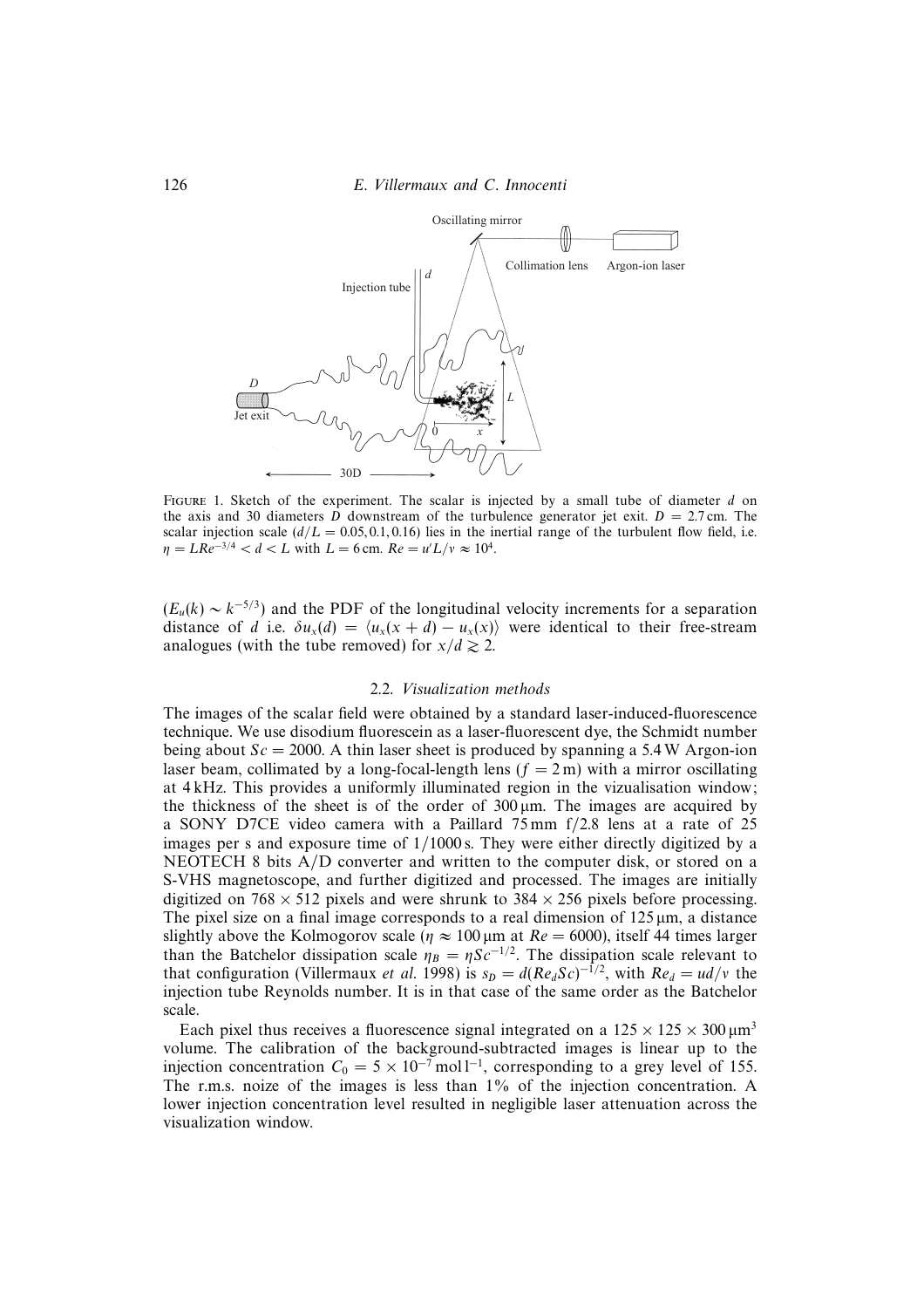

FIGURE 2. Instantaneous planar cuts through the scalar field downstream of the injection point:  $d = 1$  cm,  $u = 0.4$  m s<sup>-1</sup>: (a) the region just downstream of the injection tube  $0 < x/d < 4$ ; (*b*) farther downstream  $4 < x/d < 8$ .

## 3. Global quantities

The plume emerging from the source meanders in the radial direction while being progressively converted into disjointed sheets which are diluted in the surrounding turbulent medium (figures 2 and 6). The centre of mass of each scalar packet released from the source (whose size is of the order of  $d$ ) is translated as a whole by large-scale motions (of the order of L) of the underlying turbulence.

We first depict the mean width of the plume downstream of the injection point, independently of the concentration level it carries. We thereby characterize the dispersion of the support of the scalar. We define the probability of presence of the scalar,  $P_p(x, y)$ , at each point  $(x, y)$  of each image, as

$$
P_p(x, y) = \frac{1}{N} \sum_{i=1}^{N} p_i(x, y),
$$
  
\n
$$
p_i(x, y) = 1 \text{ if } C_i(x, y) > C_d,
$$
  
\n
$$
p_i(x, y) = 0 \text{ if } C_i(x, y) \le C_d,
$$
\n(1)

where  $N = 500$  is the number of averaged images,  $C<sub>i</sub>(x, y)$  is concentration (grey level) of the *i*th image at point  $(x, y)$  and  $C_d = 0.16C_0$  is the lowest concentration level which can be distinguished from the image background (detection threshold). The radial dispersion in the y-coordinate  $\sigma(x)$  of the scalar plume support is the standard deviation of the radial distribution  $P_p(x, y)$  at different downstream locations x:

$$
\sigma(x) = \left(\int (y - \overline{y})^2 P_p(x, y) \, dy\right)^{1/2},\tag{2}
$$

and we have checked that  $\overline{y} = \int yP_p(x, y) dy \approx 0$ , i.e. that the distribution is centred on the axis of injection.

Figure 3(*a*) shows the resulting field of probability of presence for  $d = 0.3$  cm, and figure 3(b) the radial dispersion  $\sigma(t)$  as a function of time (remember that  $t = x/u$ ) for the three different injection diameters d. Searching for the radial location of the centre of mass  $y_{c_i}(x)$  of the instantaneous probability-of-presence distribution  $p_i(x, y)$  on each image and on each slice of the image in the x-direction, we compute the standard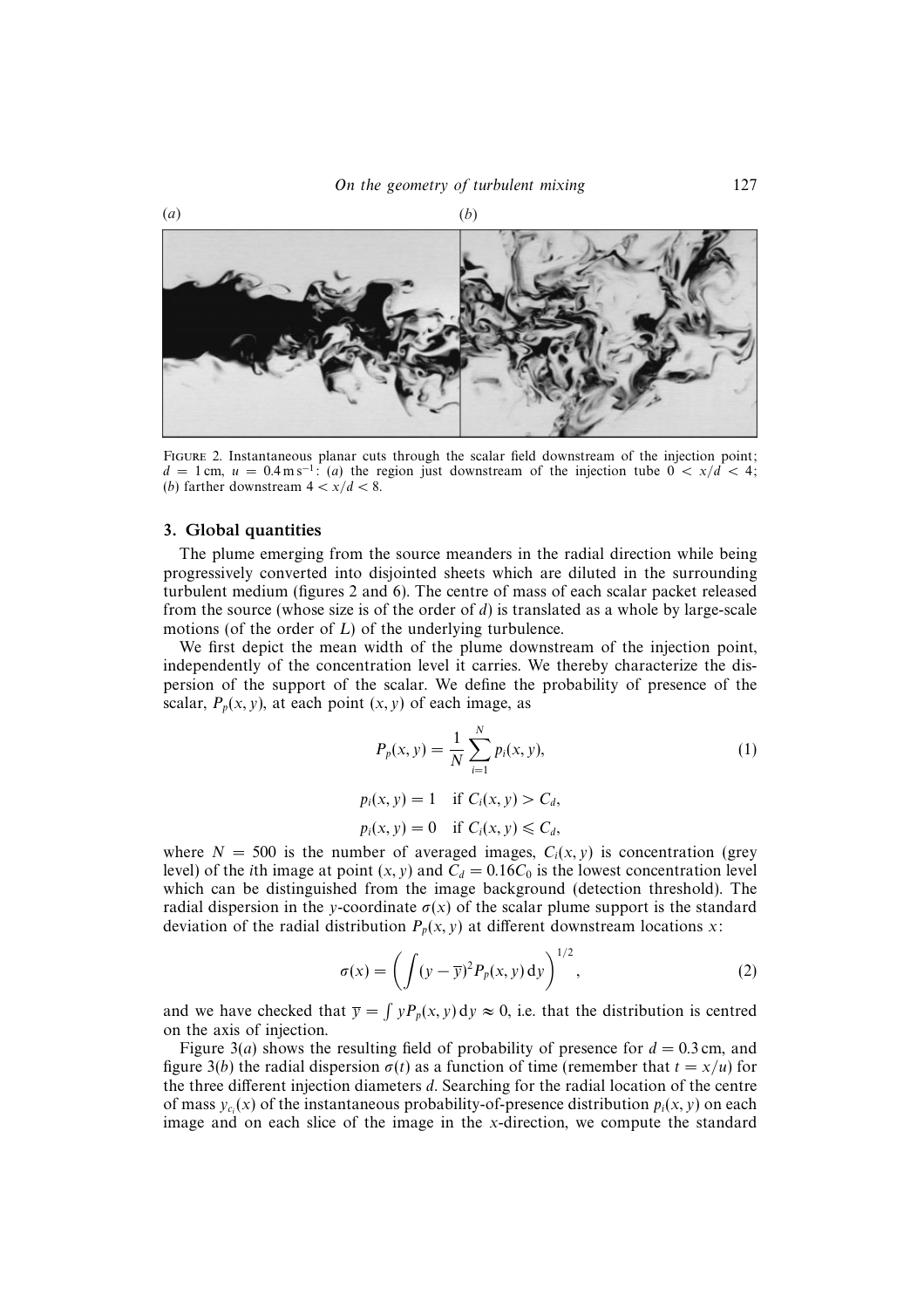

FIGURE 3. (a) Field of probability of presence of scalar  $P_p(x, y)$  defined by equation (1) for  $d = 0.3$  cm. (b) Standard deviation  $\sigma$  (equation (2)) of the radial distribution  $P_p(x, y)$  with the distance x converted to time t by  $x = ut$ .  $\Box$ ,  $d = 1$  cm;  $\Diamond$ ,  $d = 0.6$  cm;  $\triangle$ ,  $d = 0.3$  cm. (c) Same as in (b) with the coordinate transformation of equation (3).

deviation of the centre of mass  $\sigma_c(x) = \left(\frac{1}{N} \sum_{i=1}^N [y_{c_i}(x) - \overline{y}_c(x)]^2\right)^{1/2}$ , where  $\overline{y}_c(x) \approx 0$ . We have checked that  $\sigma_c(x) \approx \sigma(x)$ . The dispersion  $\sigma(t)$  is essentially dominated by the meandering motion of the plume whose transverse size remains of the order of d. This meandering motion is a consequence of the large-scale displacements caused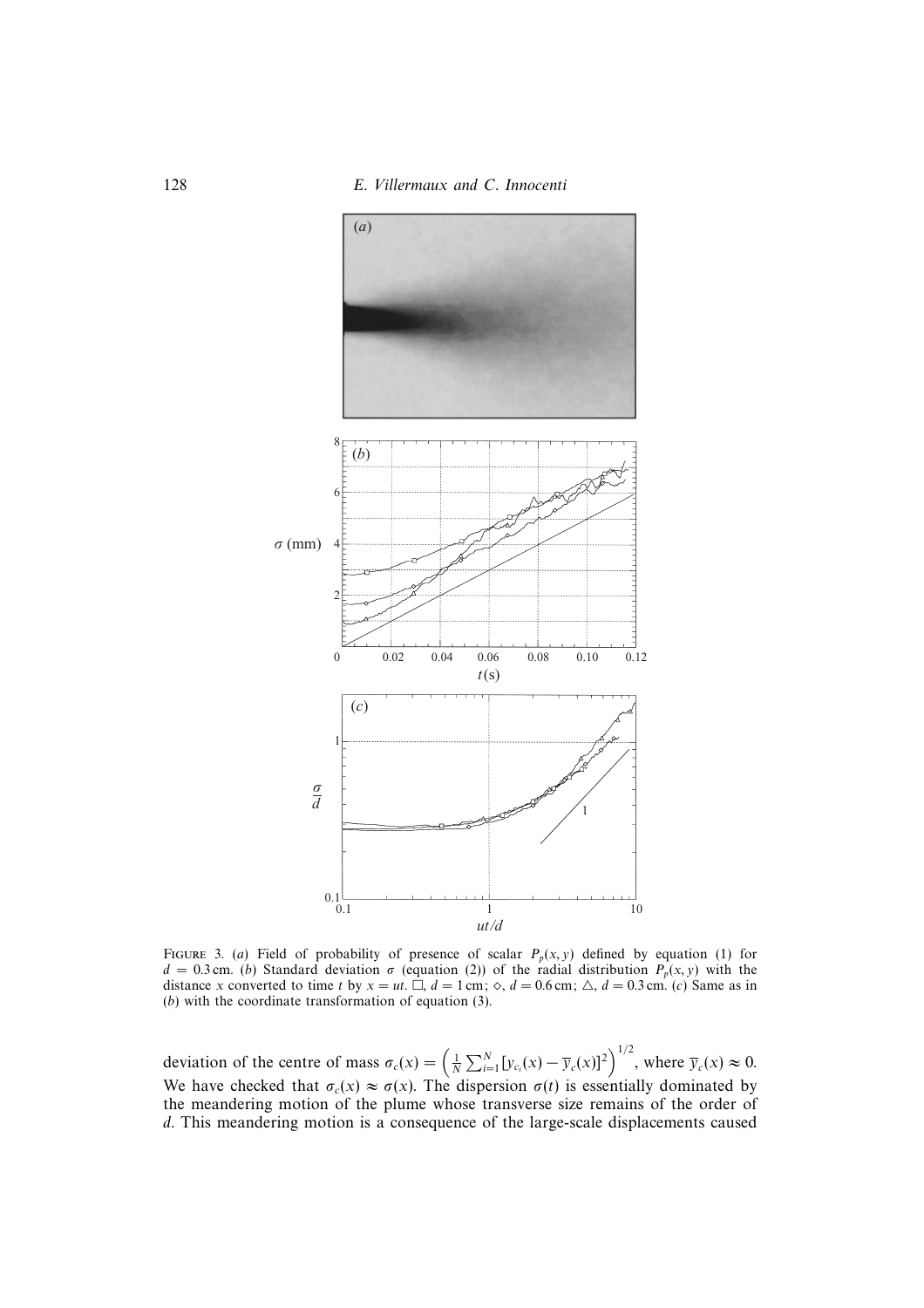On the geometry of turbulent mixing 129



FIGURE 4. Net scalar flux  $F(x)$  (equation (4)) through cross-sections downstream of the source  $(t = x/u)$ .  $\Box$ ,  $d = 1$  cm;  $\diamond$ ,  $d = 0.6$  cm;  $\triangle$ ,  $d = 0.3$  cm.

by the turbulence before the plume has been divided into disjointed sheets (see e.g. Stapountzis et al. 1986).

The role of the turbulent large-scale motions in the dispersion of the plume at these early stages is further confirmed by the fact that  $\sigma(t)$  has, for  $t > d/u$ , a linear dependence on time  $t$ , with a slope, independent of  $d$ , of the order of half the r.m.s. turbulence velocity  $\sigma(t) \approx \frac{1}{2}u't$  (figures 3b, 3c). Consequently, the  $\sigma(t)$ -dependences all collapse on a single curve when rescaled according to the transformations (figure  $3c$ )

$$
\sigma \to \frac{\sigma}{d} \quad \text{and} \quad x \to \frac{x}{d}, \quad \text{that is} \quad t \to \frac{ut}{d}.\tag{3}
$$

The conservation of the net scalar flux  $F(x)$  through all cross-sections downstream of the source is written in axisymmetric coordinates as

$$
F(x) = 2\pi u \int \overline{C}(x, y)y \, dy = F(0) = C_0 \pi (d/2)^2 u,
$$
 (4)

where we assume a constant velocity equal to  $u$  in the dispersion region, an approximation justified by the fact that  $\sigma(x)/L \ll 1$ . The mean concentration field  $\overline{C}(x, y)$ is

$$
\overline{C}(x, y) = \frac{1}{N} \sum_{i=1}^{N} C_i(x, y),
$$
\n(5)

and it can be seen on figure 4 that the net flux is actually roughly conserved for all times. The slight decrease of  $F(x)$  observed for  $d/L = 0.1$  and  $d/L = 0.16$  is due to the fact that for the largest values of  $d$ , the large radial excursions of the plume eventually exit the visualization window. The decrease of  $F(x)$  for the smaller tube  $(d/L = 0.05)$  is due to the fact that, at large distances from the injection point, an appreciable fraction of scalar sheets have a concentration level below the detection threshold  $C_d$  and do not contribute to the integration (5). This 'loss of mass' is a manifestation of the fine-scale mixing process discussed in the two next sections.

The mean concentrations on the centreline  $\overline{C}(x, 0)$  for the different injection diameters d rescale, again, in the  $x/d = ut/d$  coordinates and follow a power law decrease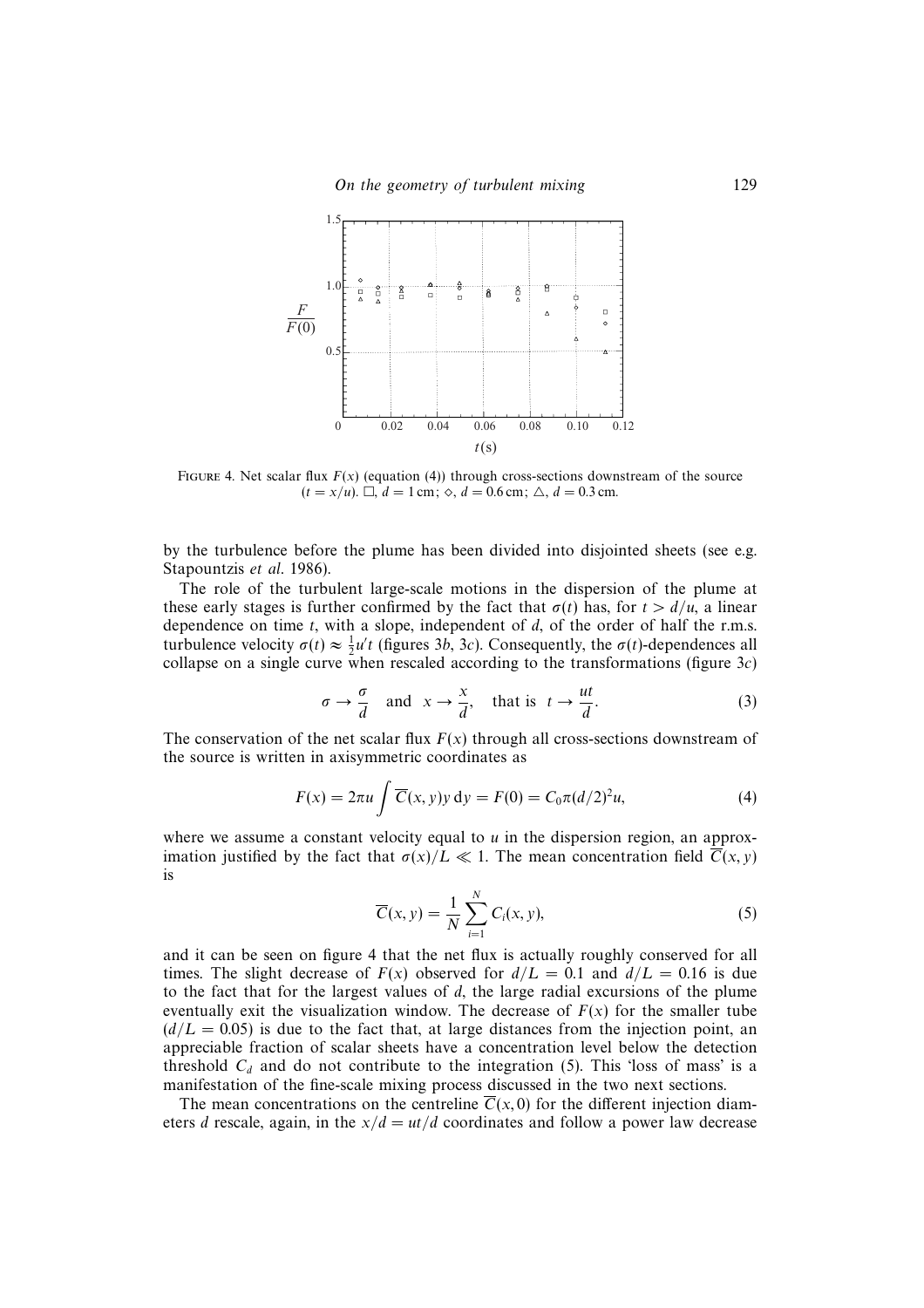

FIGURE 5. Continuous lines: mean concentration on the axis  $\overline{C}(ut/d, 0)/C_0$  for the three diameters d. Dotted lines: ratio  $f_a(t) = \overline{C}(ut/d, 0)/P_p(t, 0)$ .

for  $x/d \ge 2$  (figure 5)

$$
\frac{\overline{C}\left(ut/d,0\right)}{C_0} \sim \left(\frac{ut}{d}\right)^{-2}.\tag{6}
$$

This is an immediate consequence of the mass conservation constraint (4) together with the linear increase of the dispersion width  $\sigma$  (as shown on figure 3; the standard deviation computed from the concentration profile is parallel to  $\sigma$ ). The exponent  $-2$ is peculiar to the axisymmetric injection geometry. The decay law downstream of a line source (instead of a point source) would be characterized by an exponent  $-1$ , as observed for instance in Stapountzis et al. 1986 (see also Csanady 1973; Tong & Warhaft 1995).

The mean concentration decay (6) is strictly related to the dispersion properties of the flow, themselves directly related to the meandering motion of the plume. Also included in figure 5 is the ratio of the mean concentration  $\overline{C}(t, 0)$  to the probability of presence  $P_p(t,0)$  on the axis, i.e.  $f_a(t) = \overline{C}(t,0)/P_p(t,0)$ . It is clear that the ratio  $f_a(t)$ , which reflects the concentration decrease due to the true mixing by molecular diffusion, decreases more slowly than  $\overline{C}(t, 0)$ . The evolution law of  $f_a$  is related to the evolution of the one-point concentration PDF, as discussed below and in Villermaux et al. (1998).

## 4. Fine structure of the scalar distribution

#### 4.1. Volumes and surfaces

We concentrate now on the geometry of the small scales of the scalar field inside the plume whose global dispersion properties have been described in the previous section. Our aim here is to characterize how the volume occupied by the scalar and the surface of the interface which separates the volume from the clear surrounding medium and in which it is enclosed evolve in time. Since we only have access to a planar cut of the three-dimensional structures through the scalar plume, by 'volume'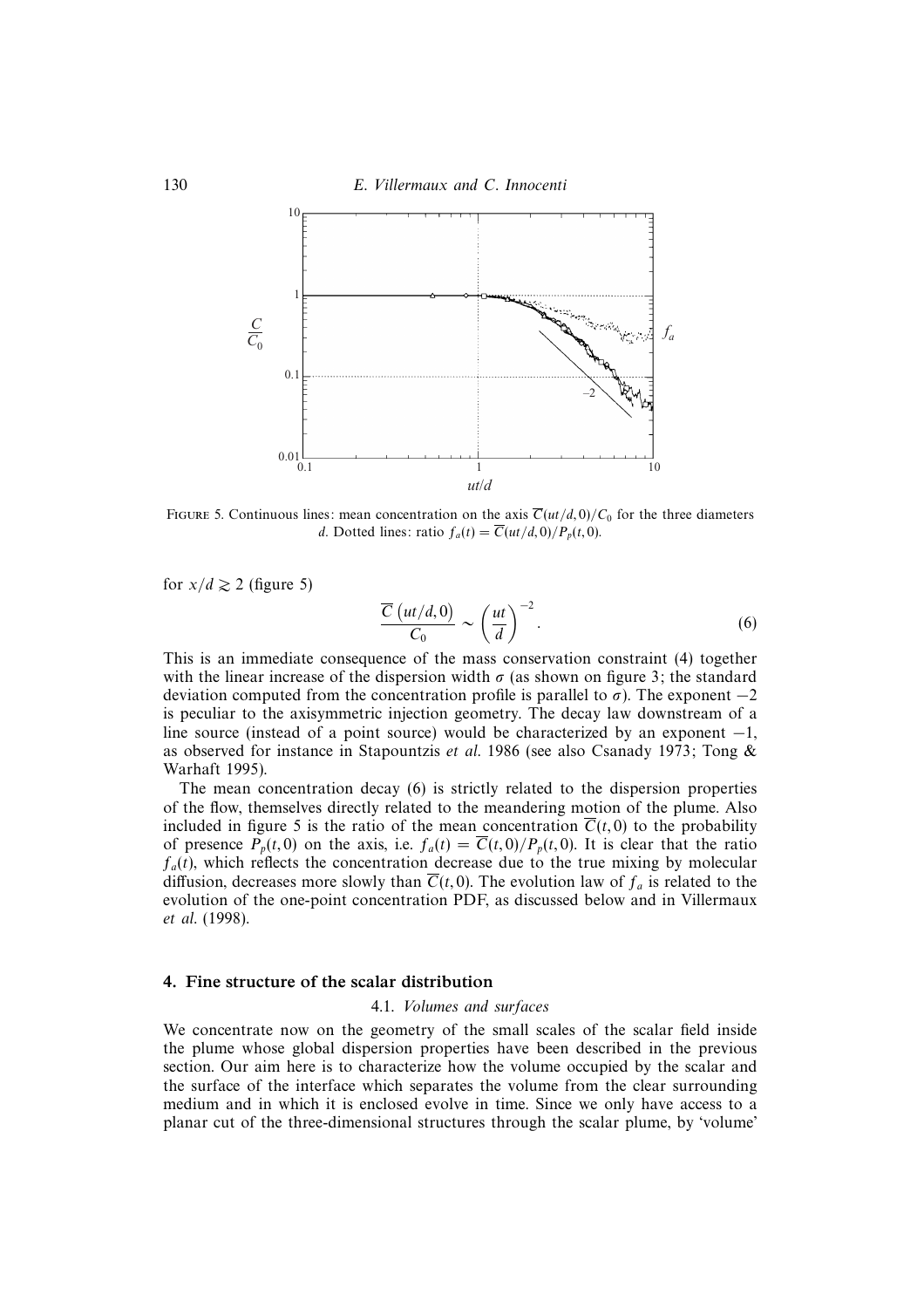and 'surface' we actually mean 'area' and 'contour length' of the objects we visualize on a two-dimensional image.

Figures 2, 6 and 13 show snapshots of the plume and of its subsequent degeneration into disjointed sheets. As described in the previous section, the scalar is initially confined in a compact region whose front is further distorted into multiscale elongated structures. As the core of the plume is converted into thin sheets, the concentration distribution widens and the scalar elements with a concentration close to the injection concentration get less and less numerous.

We choose a given concentration threshold  $C_s$  to define the geometrical support of the scalar field, that is the largest region of space occupied by the scalar, as seen with a detection level  $C_s$ . This threshold level might be different (higher) from the detection threshold  $C_d$  we chose in the previous section to define the support of the scalar. It is clear, in particular far from the injection point when the plume has appreciably diluted into the clear water, that the geometry of the scalar distribution is threshold dependent, because of the blurring action of diffusion on the definition of the contours. One might thus expect that both the surface and volume of the scalar support will present a concentration threshold dependence and our aim is precisely to determine their sensitivity to the choice of  $C_s$ , in addition to their natural dependences on  $d$ ,  $u$  and  $t$ .

The sequence of operations for measuring volumes and surfaces as a function of time for a given threshold  $C_s$  is the following: we divide an instantaneous image into *n* vertical rectangles (figure 6) of size  $w \times 256$  pixels, where  $w = \text{int}(384/n)$ . For example we chose  $n = 9$  and  $w = 40$  pixels in figure 6, corresponding to a real width of about 5 mm. The x-coordinate of the centre of each rectangle is

$$
x_{c_j} = w/2 + (j - 1)w, \quad j = 1, n,
$$
\n(7)

and corresponds to a convection time from the source of  $t_j = x_{c_j}/u \pm w/2u$ . Then (see figure 6), we proceed as follows:

(i) We binarize the image with respect the chosen concentration threshold  $C_s$  for five different relative levels, i.e.  $C_s/C_0 = 0.16, 0.25, 0.38, 0.51$  and 0.63 according to

$$
C_i(x, y) = 1 \quad \text{if } C_i(x, y) > C_s,\tag{8a}
$$

$$
C_i(x, y) = 0 \quad \text{if } C_i(x, y) \leq C_s. \tag{8b}
$$

(ii) We differentiate the image pixel by pixel to extract the contours of the objects obtained by the conditional procedure (i). We thereby obtain the surfaces of the objects.

(iii) We sum the images obtained by the procedures (i) and (ii), thereby obtaining the volume of the objects, the volume being defined here as the sum of the pixels within closed contours plus the pixels constituting the contour.

The number of pixels different from zero contained into the jth rectangle of the images at steps (ii) and (iii) are respectively the measure of the instantaneous surface and volume of the mixture at time  $t_j$ . The mean values of the volume and surface are obtained by averaging over  $N = 100$  images.

We defined the volume of the scalar as the sum of the binarized image plus its contour (step iii) to account for the fact that the volume of the smallest and thinnest objects (such as lines or points) are 'confused' with their boundaries. Another choice could have been made, for instance excluding the surface from the definition of the volume, with not many consequences on the relative evolutions of the surface and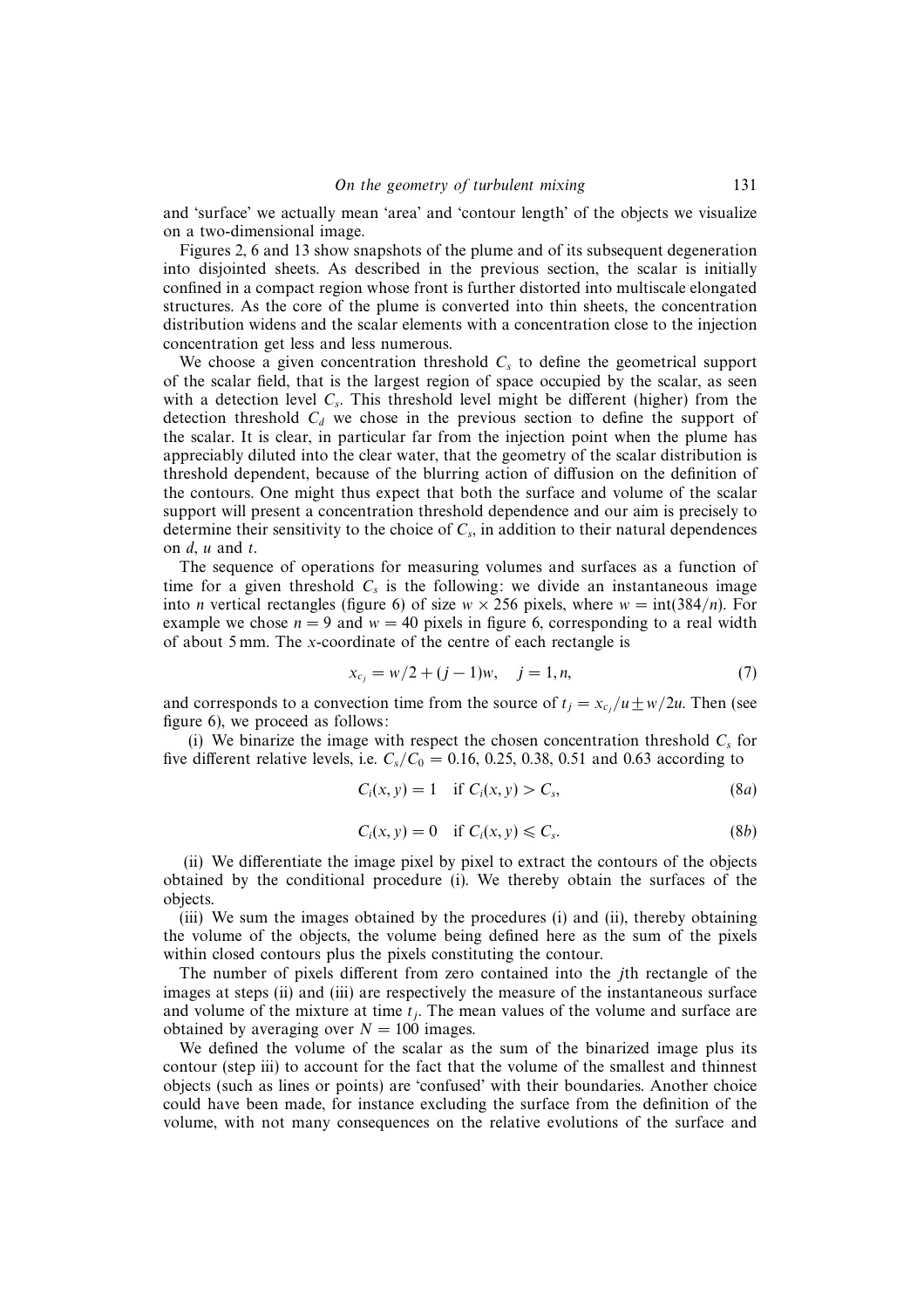



FIGURE 6. (a) Division of an image into nine equal rectangles. (b) Example of the procedure applied to the 6th rectangle of (a) to extract, after binarization (2), surface (3), and volume (4) of the object contained in (1).

of the volume as long as these are judged from discrete images built with finite-size elementary bricks, namely pixels.

For short times ( $t \le 2d/u$ , see figure 7), the surface S increases fairly linearly with time t independently of  $C_s$ , but for  $t > 2d/u$ , the temporal evolution of S becomes strongly dependent on the threshold  $C_s$ . For the lowest values of  $C_s/C_0$ , the surface continues to increase, although at a reduced rate, while for the highest values of  $C_s/C_0$ , the surface evolution reaches a maximum, whose value increases as  $C_s/C_0$ decreases, and then finally decreases as time goes on.

We will come back to this trend specifically in §5 but the general behaviour can at this point be explained heuristically in the following way: the stretching of the underlying turbulent motions tends to increase the extent of the plume front, producing the elongated structures observed, for instance on figures 2 and 6. This production activity is slowed down when molecular diffusion starts to become effective, smoothing the concentration distribution at the edge of the structures. At this point the surface extent becomes dependent on the concentration threshold  $C_s/C_0$ . The subsequent decrease of the surface extent is a manifestation of the predominance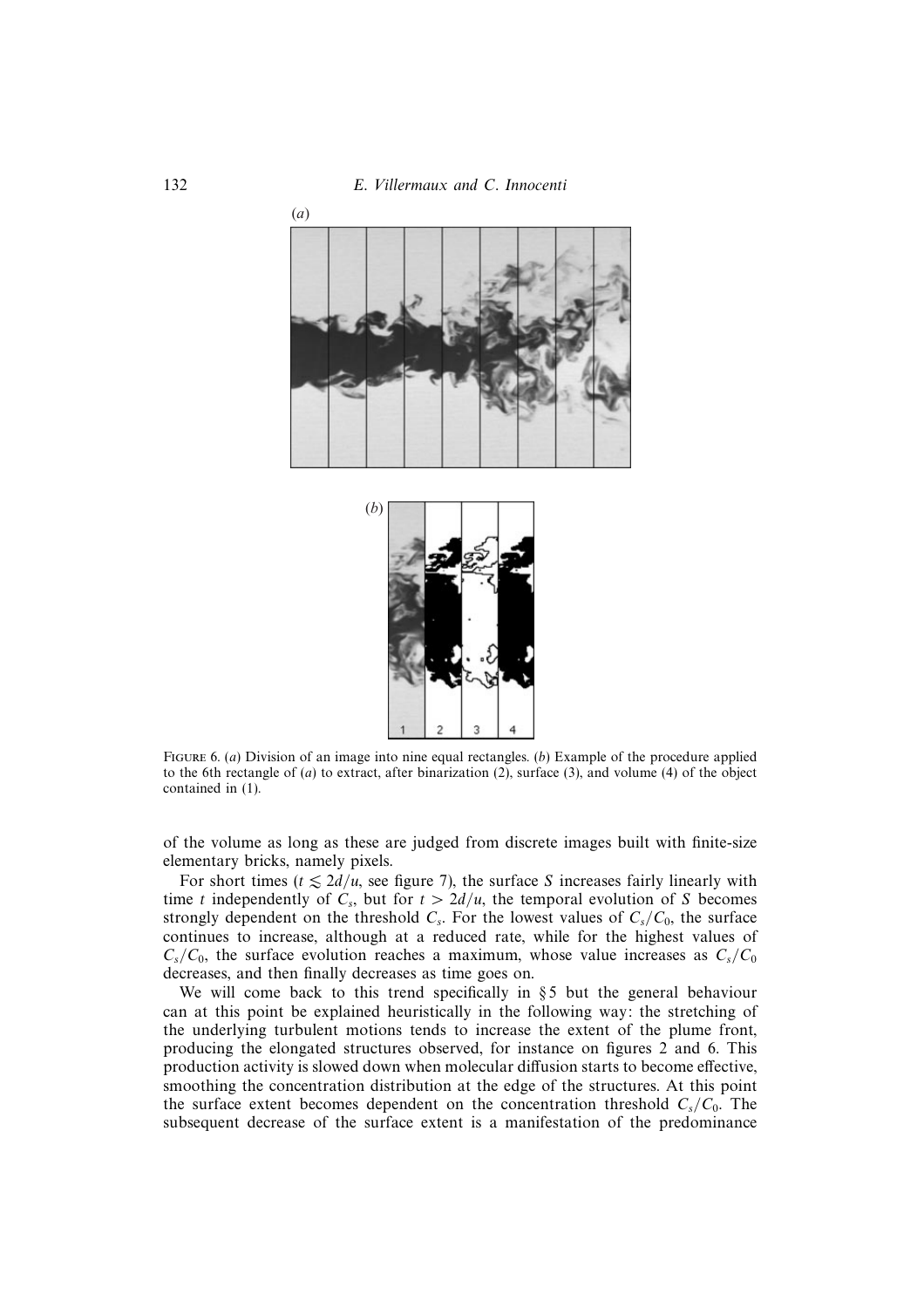

FIGURE 7. Surface of the plume as a function of  $ut/d$  for different values of the threshold height. In the direction of the arrow,  $C_s/C_0 = 0.16, 0.25, 0.38, 0.51$  and 0.63.  $d = 0.6$  cm.



FIGURE 8. Volume of the plume as a function of  $ut/d$  for different values of the threshold height. In the direction of the arrow,  $C_s/C_0 = 0.16, 0.25, 0.38, 0.51$  and 0.63.  $d = 0.6$  cm.

of the action of diffusion over the production mechanism. It is more pronounced, and happens earlier when the threshold is higher. Correspondingly, the volume V occupied by the scalar remains almost constant for thresholds  $C_s$  close to the detection threshold  $C_d$  and decreases considerably for higher concentrations (figure 8). The formation of more and more divided and elongated structures is clearly demonstrated by the evolution of the surface to volume ratio  $R = S/V$  (figure 9) which exhibits a continuous increase with time, at a rate that increases as the threshold gets higher.

For a given concentration threshold  $C_s/C_0$ , the S, V and R dependences of the different injection diameters d collapse on a single curve when time is rescaled according to the transformation of equation (3), that is  $ut/d$  (figure 9b). This is a direct indication, to which we return in  $\S 5$ , that the fine-scale kinetics of the mixing process involves, like the dispersion properties of the plume discussed in the previous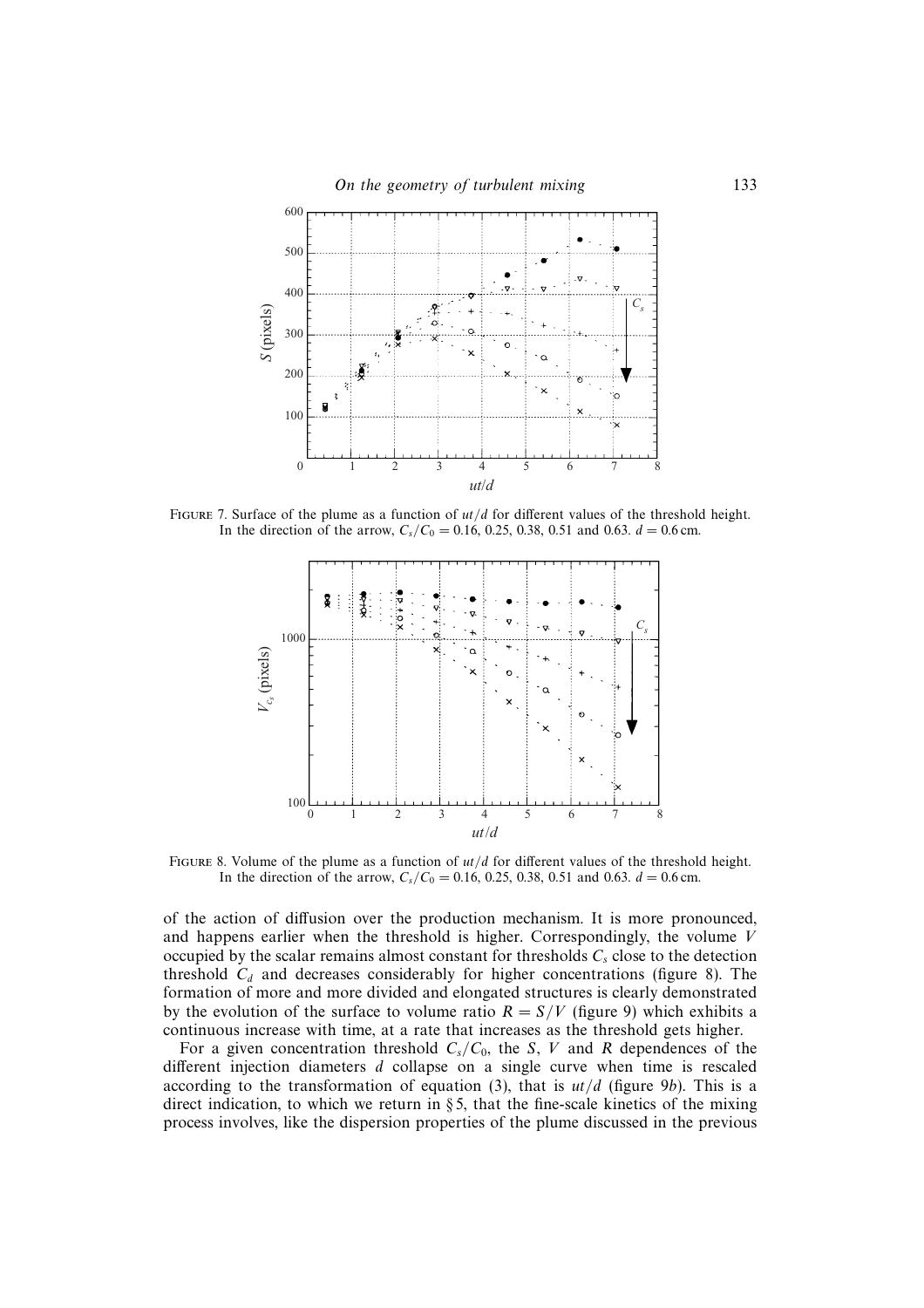

FIGURE 9. (a) Surface to volume ratio as a function of time for different values of threshold height. In the direction of the arrow,  $C_s/C_0 = 0.16, 0.25, 0.38, 0.51$  and 0.63.  $d = 0.6$  cm. (b) Surface to volume ratio for  $C_s/C_0 = 0.16$  for the three injection sizes  $\Box$ ,  $d = 1$  cm;  $\diamond$ ,  $d = 0.6$  cm;  $\triangle$ ,  $d = 0.3$  cm as a function of  $ut/d$ .

section, large-scale motions in the flow, or at least motions associated with the injection scale of the dye being mixed.

The scalar volume V is such that the dependences  $V_{C<sub>s</sub>}(t)$  (volume computed at a given concentration threshold as a function of time, figure 8) and  $V_t(C_s)$  (volume computed at a given instant of time as a function of the threshold height, figure 10) both exhibit a similar behaviour, close to an exponential decay. This suggests that the effect of increasing time at constant threshold results in a change of the scalar distribution geometry similar to the change observed by increasing the threshold at constant time.

This equivalence between time and threshold height is very strong. Plotting all the measurements of the volume  $V(t, d, C_s)$  obtained for all injection sizes d, times t and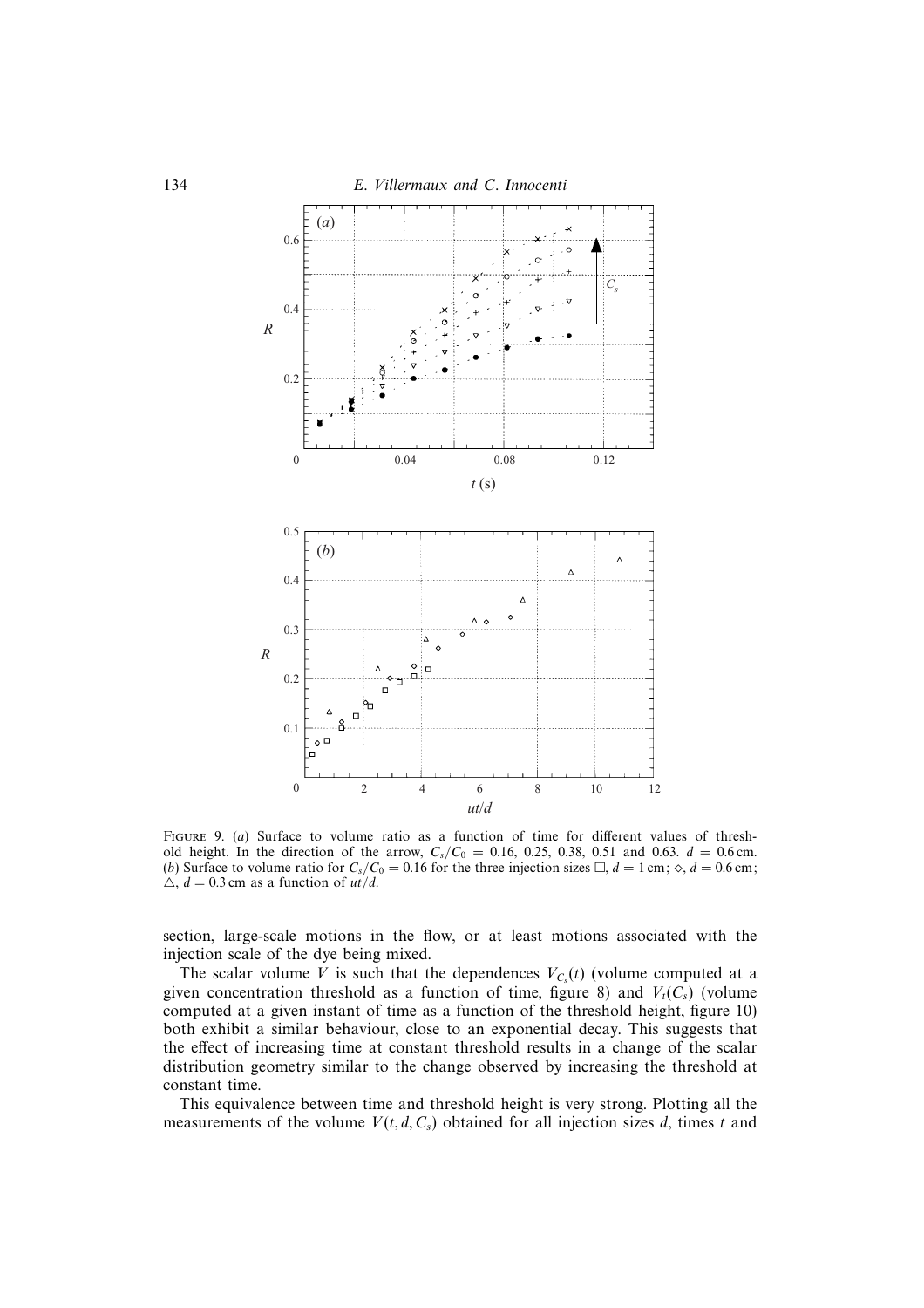

FIGURE 10. Volume of the plume as a function of the threshold height  $C_s/C_0$  for successive instants of time. In the direction of the arrow,  $t = 0.006, 0.031, 0.056, 0.081$  and 0.106 s.  $d = 0.6$  cm.

thresholds  $C_s/C_0$ , as a function of the dimensionless variable

$$
\xi = \frac{ut}{d} \frac{C_s}{C_0},\tag{9}
$$

it is seen on figure 11 that all the experimental values collapse on a single curve whose functional form fits the empirical law

$$
\frac{V(\xi)}{V_0} = (1 + \xi^{\beta})e^{-\alpha\xi},\tag{10}
$$

where  $V_0 = w \times d$  is the initial volume occupied by the plume in the first window of width w and  $\alpha = 1.02$ ,  $\beta = 1.14$  are the best-fit exponents. Note that the variable  $\xi$  incorporates the transformation (3) and expresses, in addition, the relation of the definition of the scalar distribution geometry to the (a-priori free) observation threshold.

## 4.2. Roughness and fractal dimensions

Surface and volume of the scalar distribution are quantities which incorporate contributions of all the scales which contribute to the rugosity, or roughness of the plume. A fractal dimension is an index which measures the relative weight of the different scales in the global roughness. We computed the temporal evolution of the fractal dimension of the two-dimensional objects whose 'volume' and 'surface' have been defined above for, again, different concentration thresholds.

The procedure is similar to the one described before for the extraction of surfaces and volumes, except that, in order to use a standard box-counting algorithm on twodimensional images composed of square pixels, we divided each image into square boxes instead of rectangles (other choices can be made, see Catrakis & Dimotakis 1996). The linear size of the computational boxes, w, and their positions on the images have been chosen to cover the plume entirely. The x-coordinate of the centre of each box,  $x_i$ , is given by relation (6), for a convection time from the source  $t_i$ .

In each box, and for a set of  $N = 100$  images, we compute the average number  $\overline{N}(r) = (1/N) \sum_{i=1}^{N} N_i(r)$  of boxes of size r needed to cover the set of non-zero pixels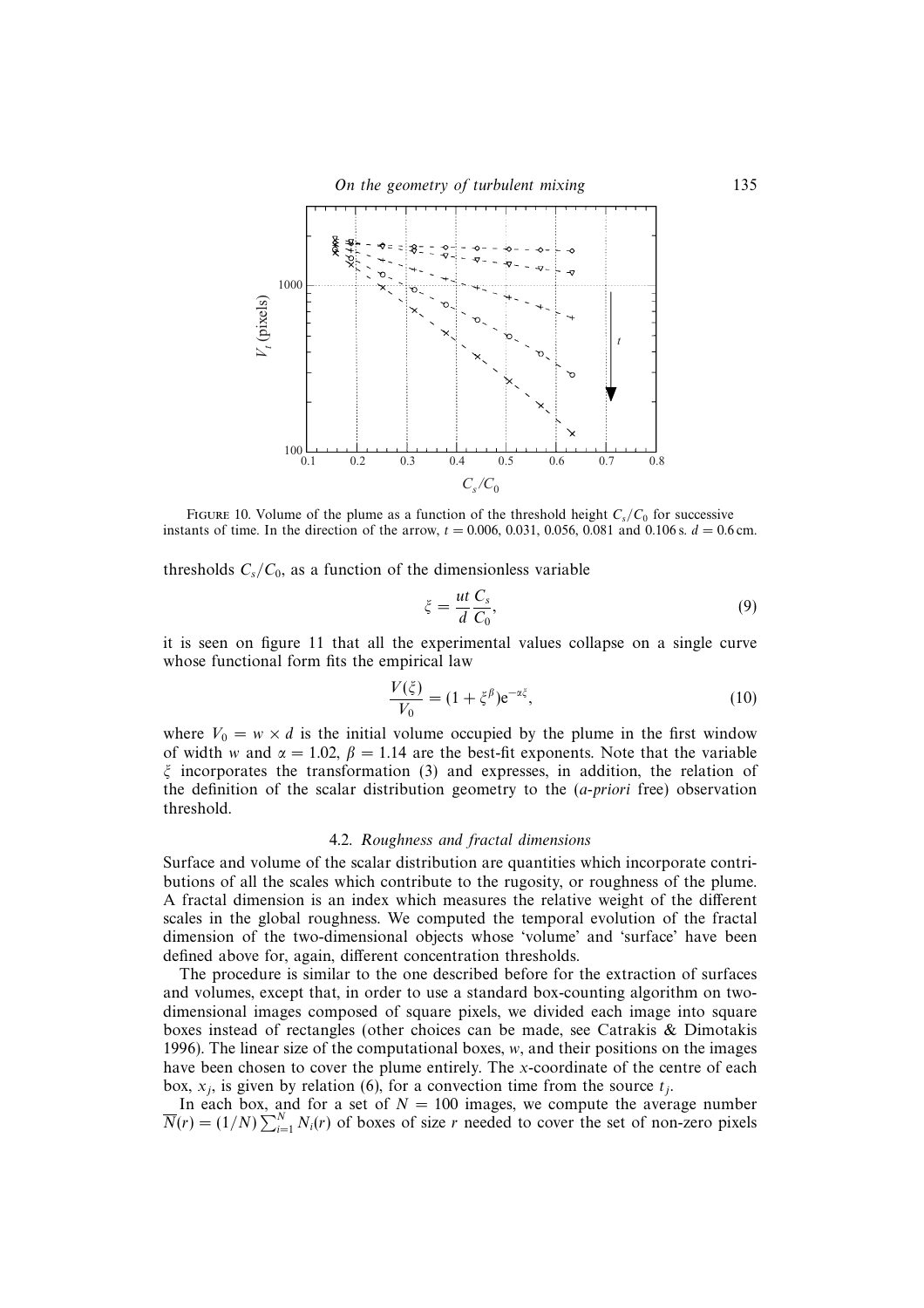

Figure 11. Volume of the plume for all diameters of injection, times and concentration thresholds plotted against the similarity variable  $\xi = (ut/d)(C_s/C_0)$ . The dashed line is the fit of equation (10).

contained in the computational box of image i and located at distance  $x_i$  on the image. The procedure is repeated for both the scalar support, or volume, and for its contour, thus providing the fractal dimensions of the object  $df_0$  and of its contour  $df_c$ , respectively, and for different thresholds  $C_s$  as

$$
\overline{N}(r) \sim r^{-df}, \quad r = 1, w \quad \text{pixels.} \tag{11}
$$

Since  $\overline{N}(r)$  does not follow a pure power law for r for the range of scales covering a whole image and as the apparent dimension is a function of  $r$  (see § 5), we define here the exponent df as an average slope in logarithmic coordinates, fitting the  $\overline{N}(r)$ versus r dependence in a narrow subrange  $\Delta = \{r_{\min} - r_{\max}\}\$  with  $r_{\min} = 2$  pixels and  $r_{\text{max}} = 10$  pixels. This allows the evolution of a single number, df, to be followed as a function of time and concentration threshold, the natural dependence of  $df$  on  $r$ being discussed separately (§ 5).

We have checked that this procedure is experimentally equivalent to computing the fractal dimension on each image, and then averaging the fractal dimensions. Specifically,

$$
df = \frac{1}{N} \sum_{i=1}^{N} df_i
$$
 where  $df_i = \left\langle \frac{dlnN_i(r)}{dlnr} \right\rangle_{\Delta}$ 

was found to be numerically very close to

$$
df = \left\langle \frac{\mathrm{dln}\overline{N}(r)}{\mathrm{dln}r} \right\rangle_{\Delta} \text{ where } \overline{N}(r) = \frac{1}{N} \sum_{i=1}^{N} N_i(r).
$$

This is consistent with the fact that the distribution of the  $N_i(r)$  was found to be peaked around the mean value  $\overline{N}(r)$ . Correspondingly, the dimension measured on a single image is representative of the mean.

The evolution of  $df_0$  and  $df_c$  is shown, for  $d = 0.6$  cm, as a function of time t and for different thresholds C<sub>s</sub>. We chose here  $w = 80$  pixels  $\approx 1$  cm and we partially overlapped consecutive boxes to increase the number of measurement locations in the x-direction. At short times the fractal dimension of the surface  $(df<sub>c</sub>)$  increases until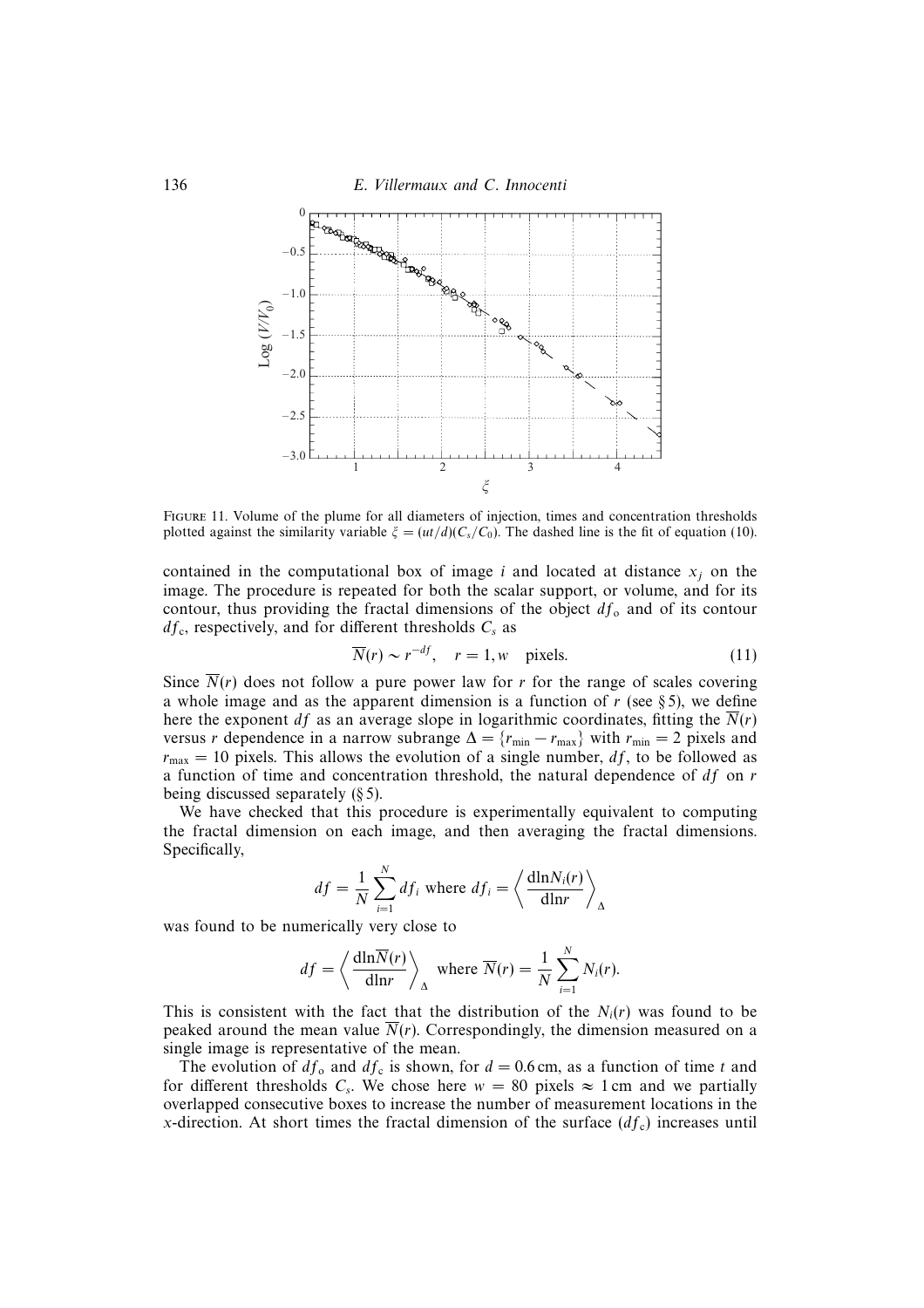

FIGURE 12. Fractal dimensions of the object (b) and of its contour (a) for different thresholds  $C_s$ . In the direction of the arrow,  $C_s/C_0 = 0.16, 0.25, 0.38, 0.51$  and 0.63.  $d = 0.6$  cm.

 $t \approx 4d/u$ , reaching its maximum value ( $\simeq 1.3$ ). Note that this value is an average, and that maximal dimensions larger than 1.3 are encountered on instantaneous fields, up to 1.4–1.5 typically. Discussing the absolute values of  $df$  (Constantin et al. 1991; Procaccia & Constantin 1993; Constantin & Procaccia 1994; Cardoso et al. 1996), S or V is, as we stress in this paper, of little interest. These are, in essence, variable quantities, and understanding their temporal evolution and dependences on the external parameters ruling the process of mixing seems more useful.

If  $df_c$  is fairly threshold independent during its phase of increase in time (figure 12), it becomes strongly dependent on  $C_s$  after having reached its maximum, in the decreasing phase. The fractal dimension of the volume  $df_0$  is always threshold dependent and decreases regularly towards 1, reflecting the fact that the plume, initially a thick compact object, is progressively converted into a set of elongated sheets. This trend is consistent with the observation that the values of the fractal dimensions of the volume and of the surface tend to approach each other as time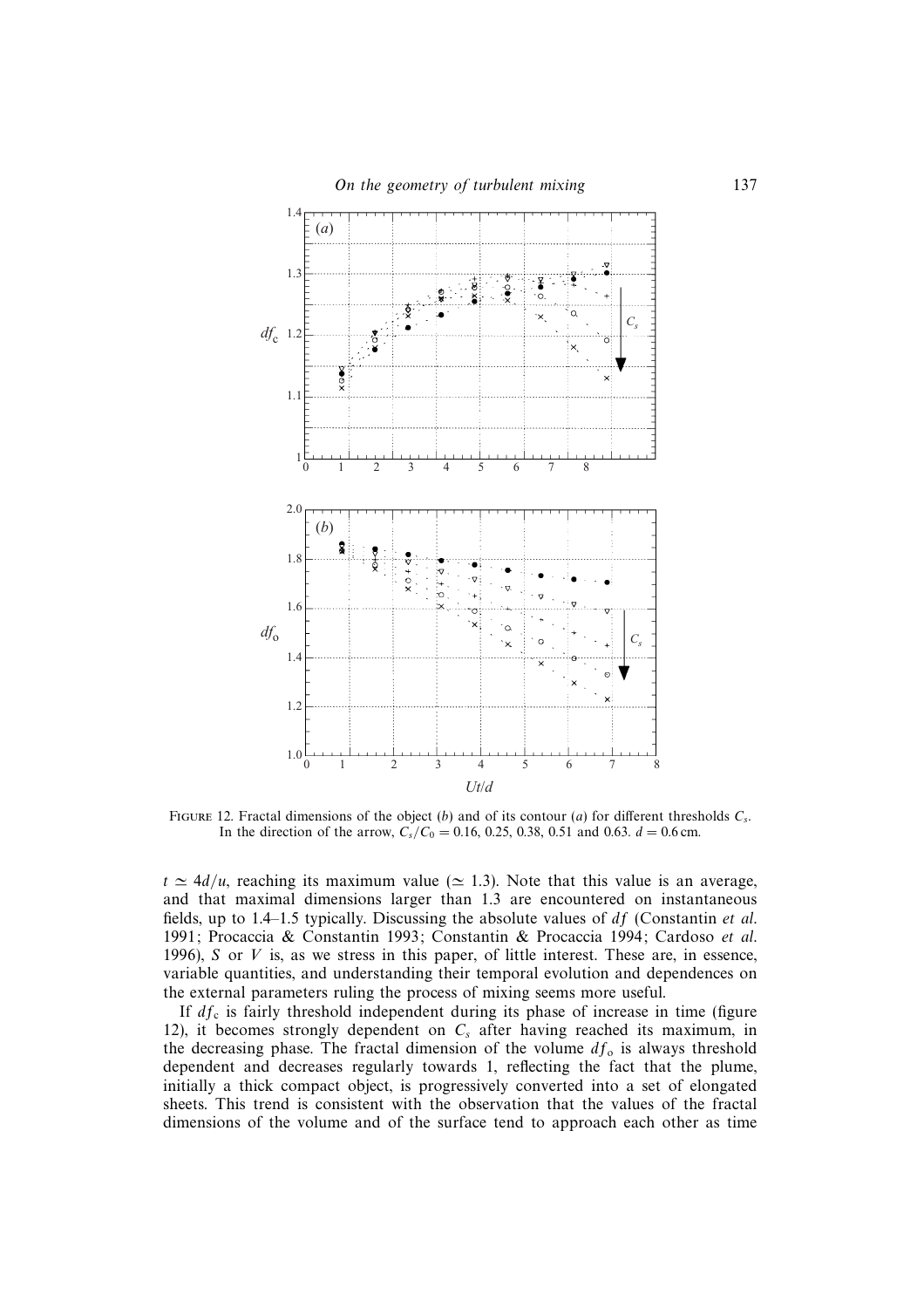goes on, and this all the more rapidly when the threshold is higher. The structures tend to identify themselves with their boundary.

## 5. Analysis

## 5.1. Stirring as a kinematic construction

It is known that the deformation tensor in turbulent flows has, in the mean, two directions of stretching and one direction of compression (Betchov 1956) and that this property leads to the increase of the length and area of material lines and surfaces (Batchelor & Townsend 1956). The condition for the net increase of lengths and area was later recognized to be even weaker, and such that only incompressibility and isotropy of the flow is required (Cocke 1969; Orszag 1970). In a multiscale flow, i.e. in a flow where the velocity difference (we mix here Lagrangian and Eulerian estimates) δu(r) separated by a distance r is a function of r as  $\delta u(r) \sim u(r/d)^{\zeta}$ , Villermaux & Gagne (1994) showed that, provided the r-dependence of  $\delta u(r)$  is convex (i.e.  $\zeta$  < 1), the increase of the length of a material line in time is itself scaled dependent, and that small scales contribute more to the net increase than larger ones. From this the fractality of material lines and surfaces originates, explaining how an initially straight and smooth contour gets more and more corrugated as time elapses.

Let us summarize the main idea. Consider an initially smooth scalar blob of linear size d. The number of boxes needed to cover its contour  $N(r, 0)$  is of order  $d/r$ , in two dimensions  $((d/r)^2$  in three dimensions). We assume that the blob has been formed in a flow field with prescribed stationary velocity increments  $\delta u(r)$  like in the present experiments. Now, after a time t not too large compared to  $t(r) = r/\delta u(r)$ , the number of segments needed to cover the contour is

$$
N(r,t) = N(r,0) \left[ 1 + \frac{t}{t(r)} \right].
$$
 (12)

The origin of the fractality is clear from this: provided  $t(r) \sim (d/u)(r/d)^{1-\zeta}$  is an increasing function of r, that is provided  $\zeta$  < 1, the corrective factor to the trivial factor  $N(r, 0) = d/r$  in  $N(r, t)$  of equation (12) increases as the scale r decreases. Recasting (12) in the form of a power law (although one sees that the dynamics does not generate pure power laws)  $N(r, t) \sim N_0(r/d)^{d_c(r, t)}$ , it is clear that both a scale r and a time t dependence of the local, apparent fractal dimension  $d_c(r, t)$  can be expected.

This is a purely kinematic argument. Note that, as it stands, it accounts for the roughly linear temporal increase of what we called the surface of the blob, that is the length of its contour measured at the resolution scale  $r_{\text{min}}$  and which is proportional to  $N(r_{\text{min}}, t)$  (figure 7). But the purely geometrical argument of equation (12) does not incorporate the fact that the 'line' defining the contour of the blob eventually fades away and disappears by diffusive spreading.

## 5.2. The blurring action of diffusion

At a given instant of time, the extent and structure of a diffuse interface is the result of two opposing, continuous processes: the birth of new structures at a rate prescribed, according to (12), by their size through the characteristic time  $t(r)$ , and the destruction of these structures due to their dilution in the medium by molecular diffusion. We investigate now the interplay between these two effects to give a realistic model of the flow field in connection with the experiments reported here and we purposely confine our analysis to the case of a line. The extension of the analysis to a surface (a scalar blob immersed in the three-dimensional space), as for mixing in the real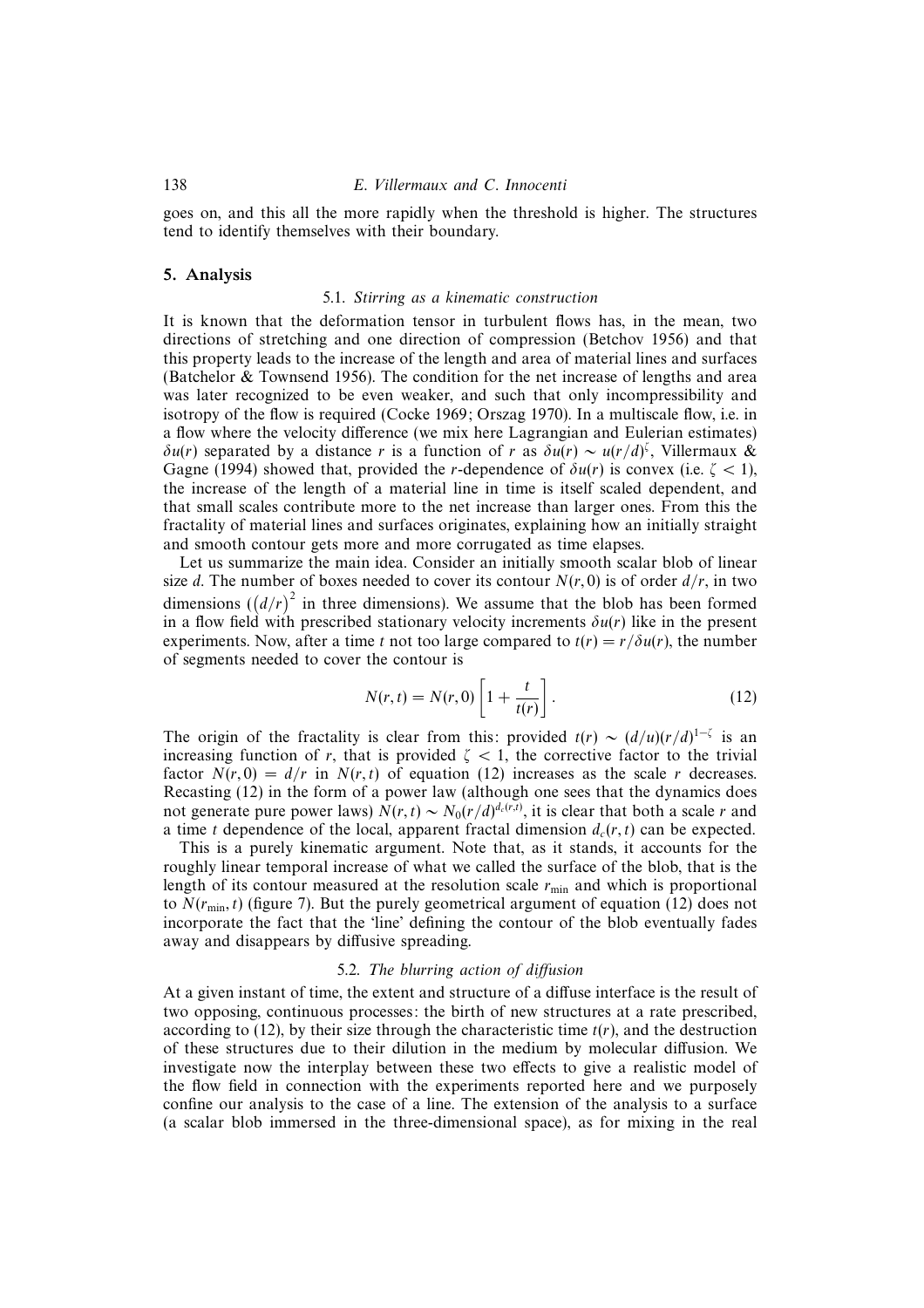world, is straightforward. The reasoning is not sensitive to the precise form of the field of velocity increments  $\delta u(r)$  provided that (i) it exhibits a convex shape on r and that (ii) it has a regular functional dependence  $\delta u(r) \sim r/d$  in the small r-limit (see Villermaux & Gagne 1994).

We model the field of velocity increments in the following manner: the maximal mean velocity difference which can be encountered in the flow equals the mean velocity of the carrier flow itself, that is  $u$ , and is likely to be encountered at large separation distances  $r$ . At smaller scales, due to the regularizing action of the viscosity in the dissipative range, only simple shear or solid rotation is allowed so that  $\delta u(r) \sim r$ . We choose the crossover lengthscale as the size of the blob  $d$ , thus expressing that the motions which appreciably distort the blob are those associated with scales of the order of its own size. Thus  $\delta u(r)$  has the form

$$
\frac{\delta u(r)}{u} = f\left(\frac{r}{d}\right) \tag{13a}
$$

with

$$
f\left(\frac{r}{d}\right) = \frac{r/d}{1 + r/d},\tag{13b}
$$

the crossover function  $f(r/d)$  being chosen here in the form of a Batchelor-like parametrization (Batchelor 1951, see also Durbin 1980, Sawford & Hunt 1986) for analytical convenience, with  $d$  as the crossover scale. Provided the two above limits (i) and (ii) are fulfilled, the precise mathematical shape of  $f(r/d)$  is not crucial for the present discussion and other forms would lead to the same conclusions.

Stretching on the contour of a fluid element is, as expressed by (12), at the root of its corrugation process. Cumulated stretching with variable persistency also explains, as shown by Villermaux et al. (1998), the existence of a wide distribution of concentration levels. The PDF of concentration resulting from the transient mixing of a scalar blob of initial size  $d$  is given, in the present set-up, by

$$
P\left(\frac{C}{C_0}\right) \sim \exp\left(-\frac{t}{t_s}\frac{C}{C_0}\right) \quad \text{for } t \gg t_s,
$$
 (14)

a time t after the release of the blob in the medium, with

$$
t_s = 0.12 \frac{d}{u} \ln(5Sc)
$$
 (15)

being the mixing time, proportional to the injection timescale  $d/u$  in the medium. Thus, the fraction of fluid elements constituting the blob whose concentration is larger than a given concentration threshold  $C_s$  (with  $0 < C_s < C_0$ ) is

$$
\int_{C_s}^{C_0} P\left(\frac{C}{C_0}\right) dC \sim \exp\left(-\frac{t}{t_s} \frac{C_s}{C_0}\right) \tag{16}
$$

to leading order. This fraction of elements having 'survived' has a direct geometrical interpretation. What we called the volume of the blob  $V(\xi)$ , with  $\xi = (ut/d)(C_s/C_0)$  is given by the number of fluid elements whose concentration is larger than  $C_s$  at time t, and we have found (equation (10)) that  $V(\xi) \sim V(0) \exp(-\alpha \xi)$  with  $\alpha = 1.02$ , for large  $\xi$ . This result is nicely consistent with (15) and (16) since

$$
\frac{t}{t_s}\frac{C_s}{C_0} = \frac{ut}{0.12d\ln 5Sc}\frac{C_s}{C_0} \approx 0.9\frac{ut}{d}\frac{C_s}{C_0}
$$

with  $Sc = 2000$ , the prefactor 0.9 being essentially very close to  $\alpha = 1.02$ .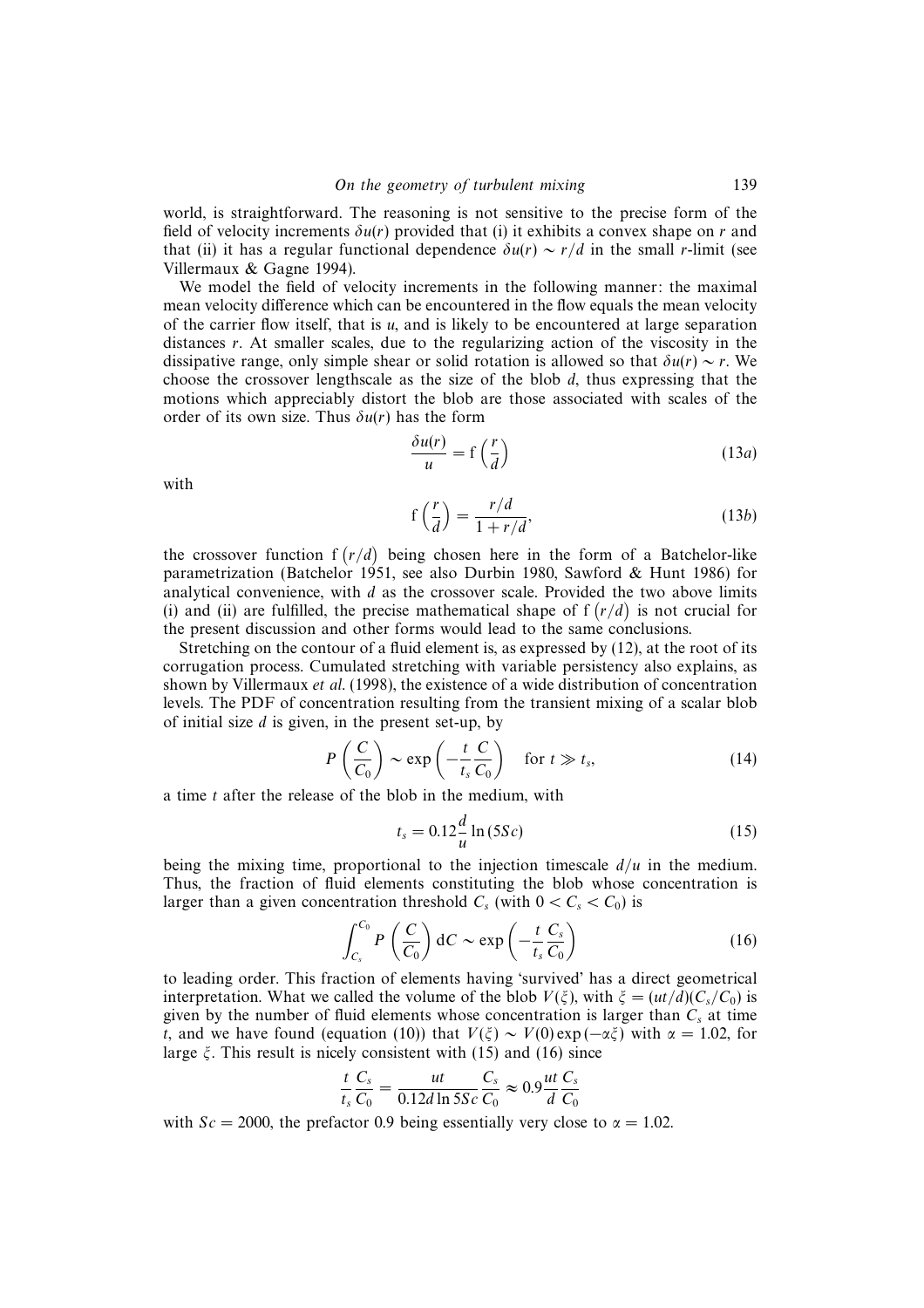140 E. Villermaux and C. Innocenti

The relation (12), giving the number of segments covering the contour of the blob, is thus modified to account for the destruction by diffusion as

$$
N(r, t, C_s) = N(r, 0) \left[ 1 + \frac{t}{t(r)} \exp\left(-\frac{t}{t_s} \frac{C_s}{C_0}\right) \right]
$$
 (17)

with  $t(r) = r/\delta u(r)$  and  $\delta u(r)$  being given by (13a) and (13b). For a fixed scale r and concentration threshold  $C_s$ , the number  $N(r, t, C_s)$  first increases linearly with time and independently of the threshold  $C_s$  because of the production term  $t/t(r)$ . Then  $N(r, t, C_s)$  decreases by the exponential damping factor because the concentration of all the fluid elements being continuously stretched progressively falls below  $C_s$ , this last process 'erasing' the action of the first one. This trend reflects the evolutions of the blob surfaces reported on figure 7.

The relative contribution of the different scales  $r$  to the increase of the blob surface is measured by the fractal dimension of the contour defined by  $N(r, t, C_s)$  ∼  $N_0(r/d)^{d_c(r,t,C_s)}$ . As noted above, since neither (12) nor (13) exhibit pure power laws in r, we expect  $d_c(r, t, C_s)$  to be both a function of time and scale, but also a function of the threshold  $C_s/C_0$  defining the contour. Together with (12), (13) and noting that  $N(r, 0) \sim d/r$ , (17) is written as

$$
N(r, t, C_s) \sim \frac{1}{z} \left[ 1 + \frac{B}{1+z} \right]
$$
 (18*a*)

with

$$
B = \frac{ut}{d} \exp\left(-\frac{t}{t_s} \frac{C_s}{C_0}\right) \tag{18b}
$$

and

$$
z = \frac{r}{d}.\tag{18c}
$$

Elementary manipulations show that the dimension  $d_c(r, t, C_s) = -d \ln N/d \ln r$  is

$$
d_c(r, t, C_s) = 1 + \frac{Bz}{(1+z)^2 + B(1+z)} \xrightarrow{z \to 0} 1 + \frac{B}{1+B}z \tag{19}
$$

that is, for  $r/d \ll 1$  and  $t \gg t_s$ ,

$$
d_c(r, t, C_s) \approx 1 + \frac{ut}{d} \exp\left(-\frac{t}{t_s} \frac{C_s}{C_0}\right) \frac{r}{d}.
$$
 (20)

For a given concentration threshold  $C_s$  and time t, the 'dimension'  $d_c(r, t, C_s)$  is an increasing function of the scale  $r$ . This last point has been demonstrated and studied in great details by Catrakis & Dimotakis (1996) who showed that the fractal dimension of the cross-section contour of a turbulent jet measured in a fixed frame goes gradually from 1 (smooth frontier at the small scales) to 2 (space-filling object at large scales). Catrakis & Dimotakis designated these objects as scale-dependent fractals and they also noted the weak dependence of the  $N(r, C_s)$  versus r relationship on the Reynolds number (measurable, however), as well as the Reynolds number independence of the large excursion wing of the concentration PDF, consistently with (14) and (15). This Reynolds number independence goes back, in fact, to the Reynolds number independence of the mixing time in turbulent flows (see e.g. Nagata 1975, equation (15) and Villermaux *et al.* 1998).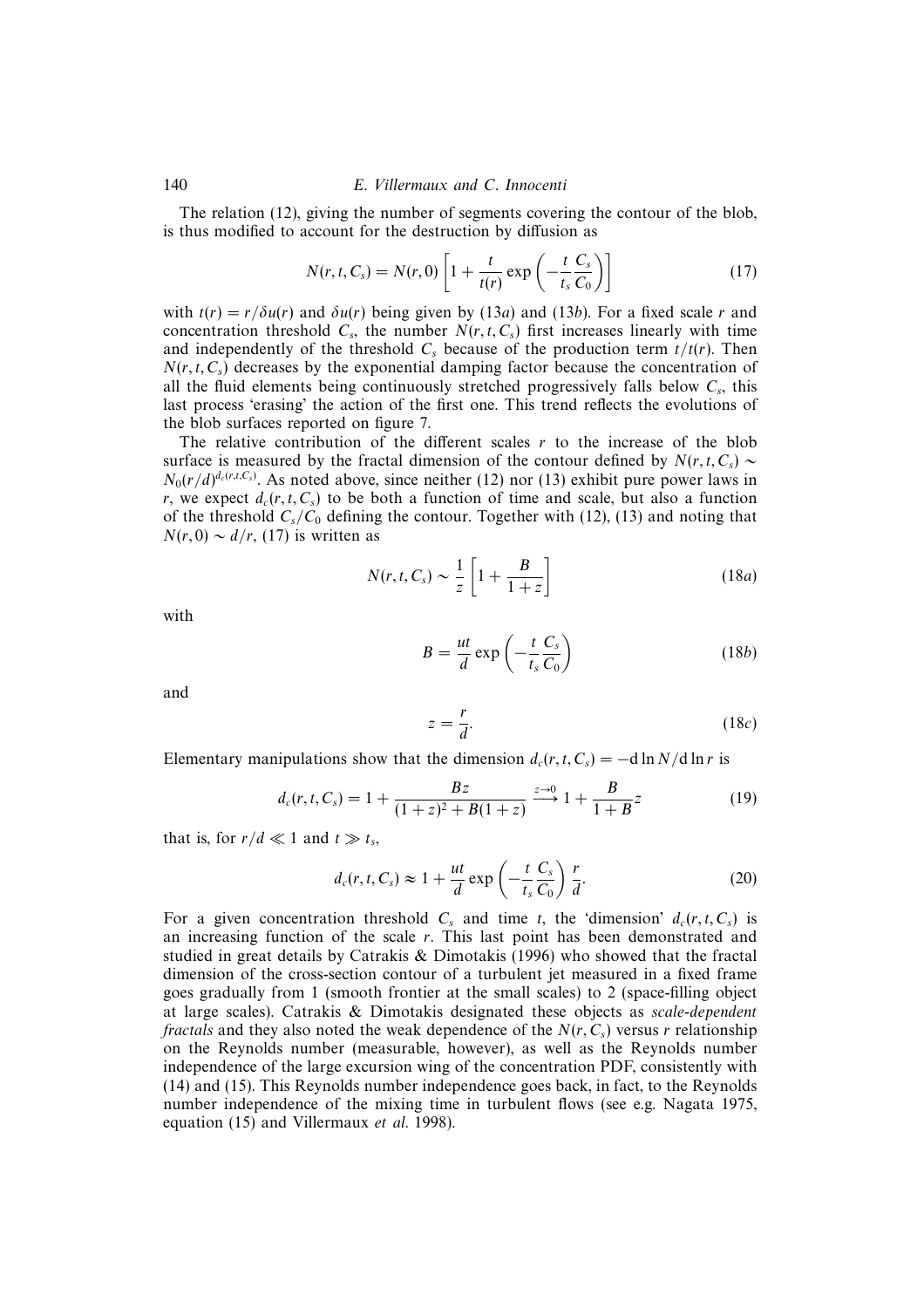

FIGURE 13. Instantaneous images of the scalar distribution recorded for distances  $8 < x/d < 12$ downstream of the injection point, with  $d = 1$  cm for two different carrier fluid velocities corresponding to (a)  $Re = u'L/v = 6000$  and (b)  $Re = 12000$ .

The fact that the  $N(r, C_s)$  versus r dependence is continuously bent is due to the iterative construction of the contour (equation  $(12)$ ) and to the convex r-dependence of the field of velocity increments  $\delta u(r)$ , going gradually from a regular behaviour  $\delta u(r) \sim r$  to a turbulent one  $\delta u(r) \sim r^{\zeta}$  (with  $\zeta = 0$  in the present analysis, see equations (13a) and (13b)) through the crossover function f  $(r/d)$ .

As an illustration, consider the pictures of figure 13. They represent instantaneous images of the scalar field for distances such that  $8 < x/d < 12$  downstream of the injection point, with  $d = 1$  cm for two different carrier fluid velocities corresponding to  $Re = 6000$  and  $Re = 12000$ , respectively. The concentration PDFs of these two images (figure 14) are superimposable (within the fluctuations due to the limited statistical convergence on a single image) suggesting a Reynolds number independence of the mixture structure consistently with (14) and (15). They exhibit an exponential tail with an argument close to 6 corresponding to that distance and to  $Sc = 2000$  (Villermaux et al. 1998). The iso-concentration contours of figure 13 are shown on figure 15 for four different concentration thresholds  $C_s/C_0 = 0.2, 0.3, 0.4$  and 0.5. These values are chosen to be clearly in the exponential part of the PDF, and within sufficiently converged probability levels.

Obviously, the regions of the flow with a concentration level above a given threshold  $C_s$  are less and less numerous, more and more sparse as  $C_s$  is increased, consistently with the decaying shape of the PDF. The pictures of figure 15 all correspond to the same instant of time, and they only differ by an increased threshold. The same trend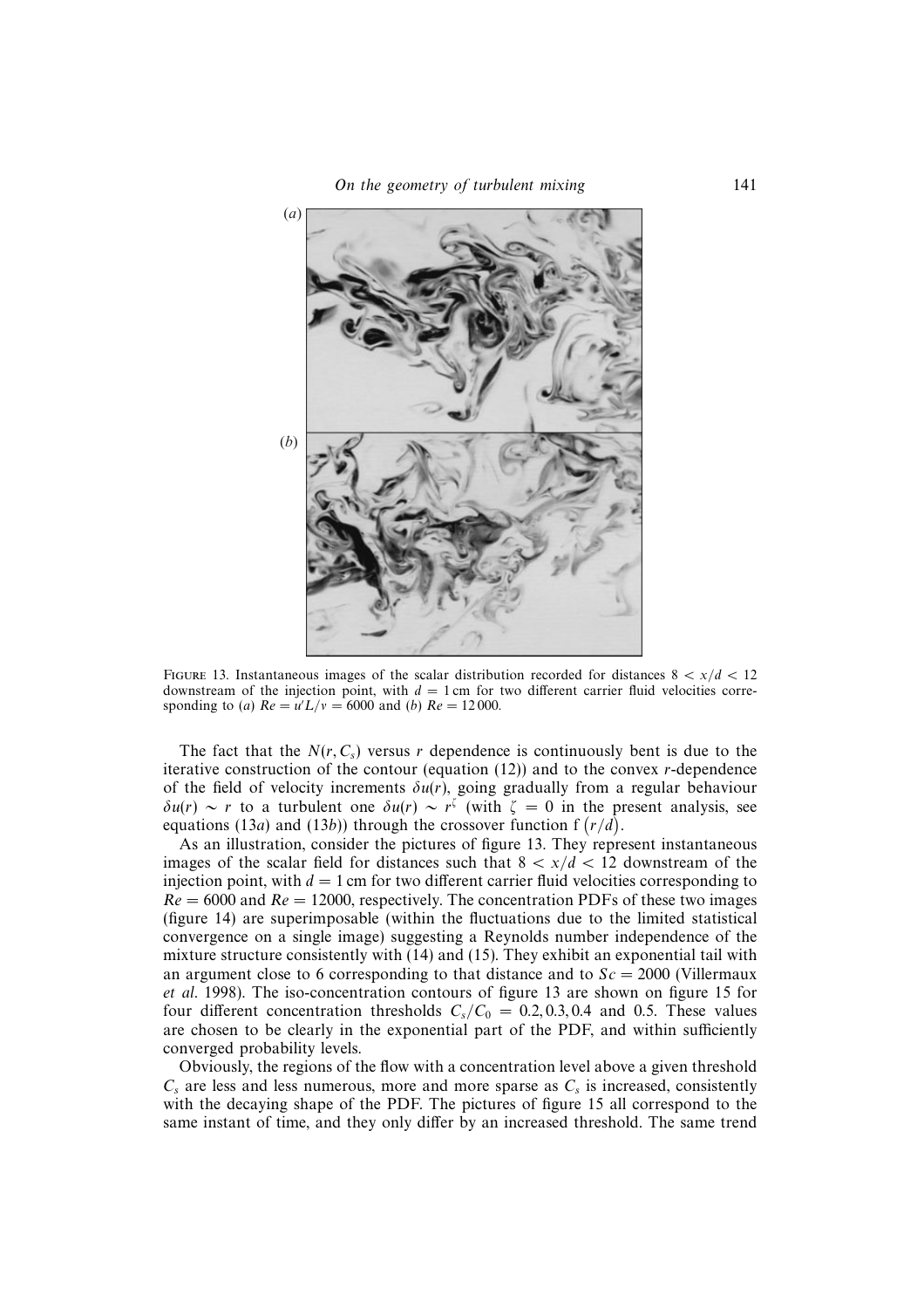142 E. Villermaux and C. Innocenti



FIGURE 14. Concentration PDFs of the scalar fields of the pictures shown on figures 13(*a*) and 13(*b*). Within the fluctuations due to the limited statistical convergence on a single image, the two PDF's are superimposable and exhibit an exponential decrease whose argument is close to 6 (straight line).



FIGURE 15. Contours of the level sets of the scalar field of figure  $13(a)$ , for four different concentration thresholds heights. (a)  $C_s/C_0 = 0.2$ , (b) 0.3, (c) 0.4 and (d) 0.5.

would be observed for a given  $C_s$ , and increasing time t (see figures 2, 6 and §4.1). The equivalence of the roles played by time  $t$  and  $C_s$  on the morphology of a blob of scalar being mixed is expressed by the fact that the argument of the concentration PDF involves the product of  $C_s$  and t, as emphasized in §4.1, and by equations (14) and (17).

Figure 16 shows the number of boxes  $N(r, C_s)$  needed to cover the different isoconcentration contours obtained by a standard box-counting algorithm for the four values of  $C_s/C_0$ , fitted by relation (18), B being the fitting parameter. The fit is reasonably good, although not perfect, and accounts for the continuous curvature of the  $N(r, C_s)$  versus r dependence with a local slope going from  $-1$  to  $-2$  as r increases.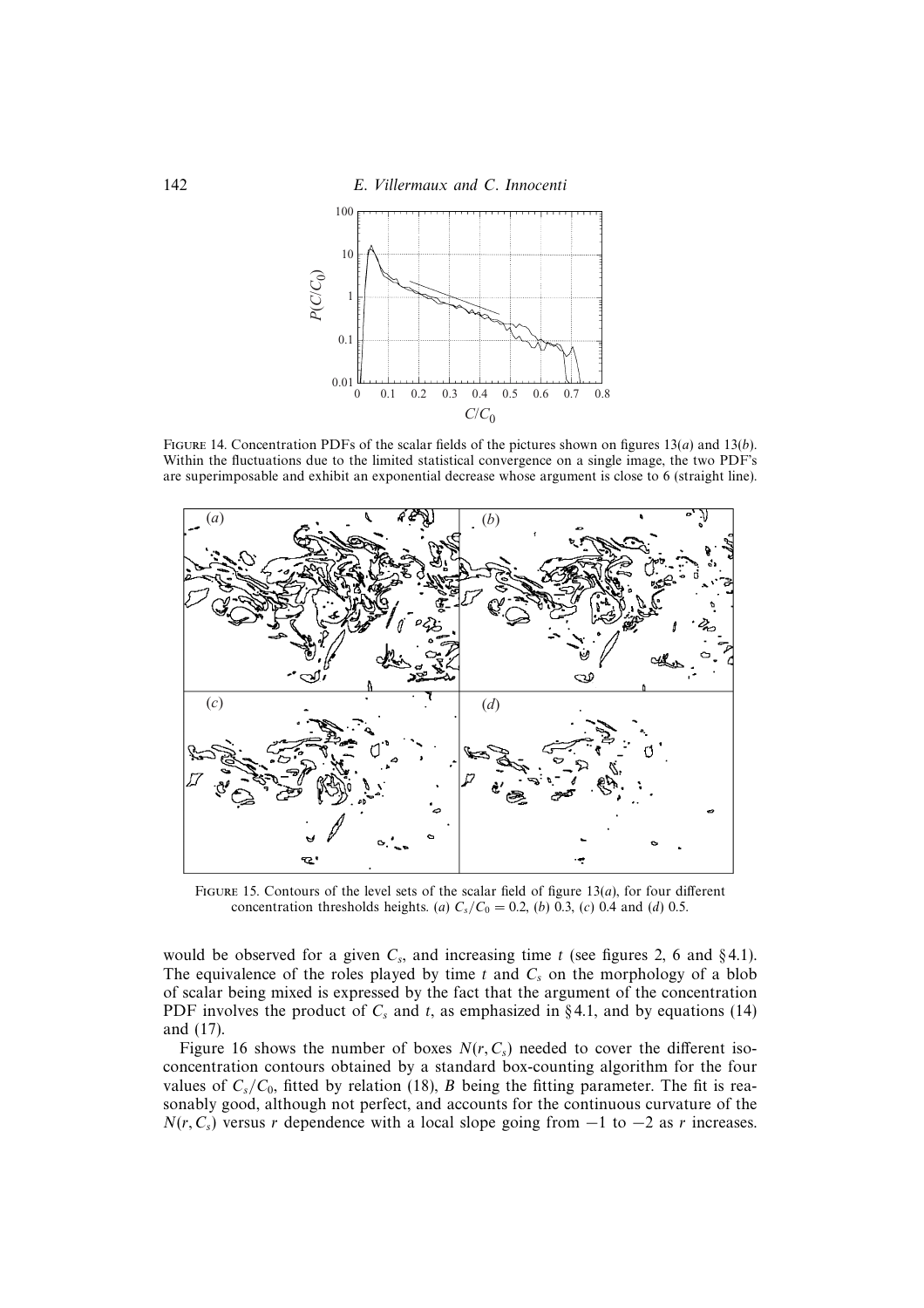

FIGURE 16. Box-counting relationships for the isoconcentration contours of figure 15.  $C_s/C_0 = 0.2$ (●), 0.3 (○), 0.4 (□), 0.5 (△). Continuous line: fit by equation (18).



Figure 17. Fitting parameter of equation (18) for the threshold levels of figures 15 and 16.

The parameter B is expected to follow an exponential decrease with  $C_s/C_0$ , with an argument identical to that of the global concentration PDF (see (14) and (17)). This is not contradictory to figure 17 where the best-fit value of  $B$  is plotted against each value of  $C_s/C_0$ . The constant B is found to decay exponentially with  $C_s/C_0$ , with an argument close to 6, identical to that of the concentration PDF (figure 14).

The curvature of  $N(r, C_s)$  becomes more pronounced as  $C_s/C_0$  gets lower. This trend, already noticeable on the data of Sakai et al.  $(1995)$  is due to the fact that the correction to the pure and trivial power-law dependence  $(r^{-1})$  is weighted by B, a constant which decreases with  $C_s/C_0$  (equation (18)).

#### 5.3. Average dimensions on a narrow spatial interval

The functional dependence of  $N(r, C_s, t)$  on r curves continuously from  $r^{-1}$  at small scales (respectively  $r^{-2}$  in three dimensions) to a steeper dependence at larger scales for times t larger than the mixing time  $t_s$ . This feature is due to the iterative increasing complexity of contours (equation (12)), and to the regular change of the stirring law, through the function  $f(r/d)$  as the scale is varied from small to large. The conjunction of these two factors results in a non-pure-power-law dependence of  $N(r, C<sub>s</sub>, t)$  on r, implying a fractal dimension  $d_c(r, t, C_s)$  which depends on scale.

Nevertheless, it may appear useful, as in the present experiments (see § 4.2), to follow the temporal evolution of an average  $\overline{d_c}(t, C_s)$  of  $d_c(r, t, C_s)$  over a given fixed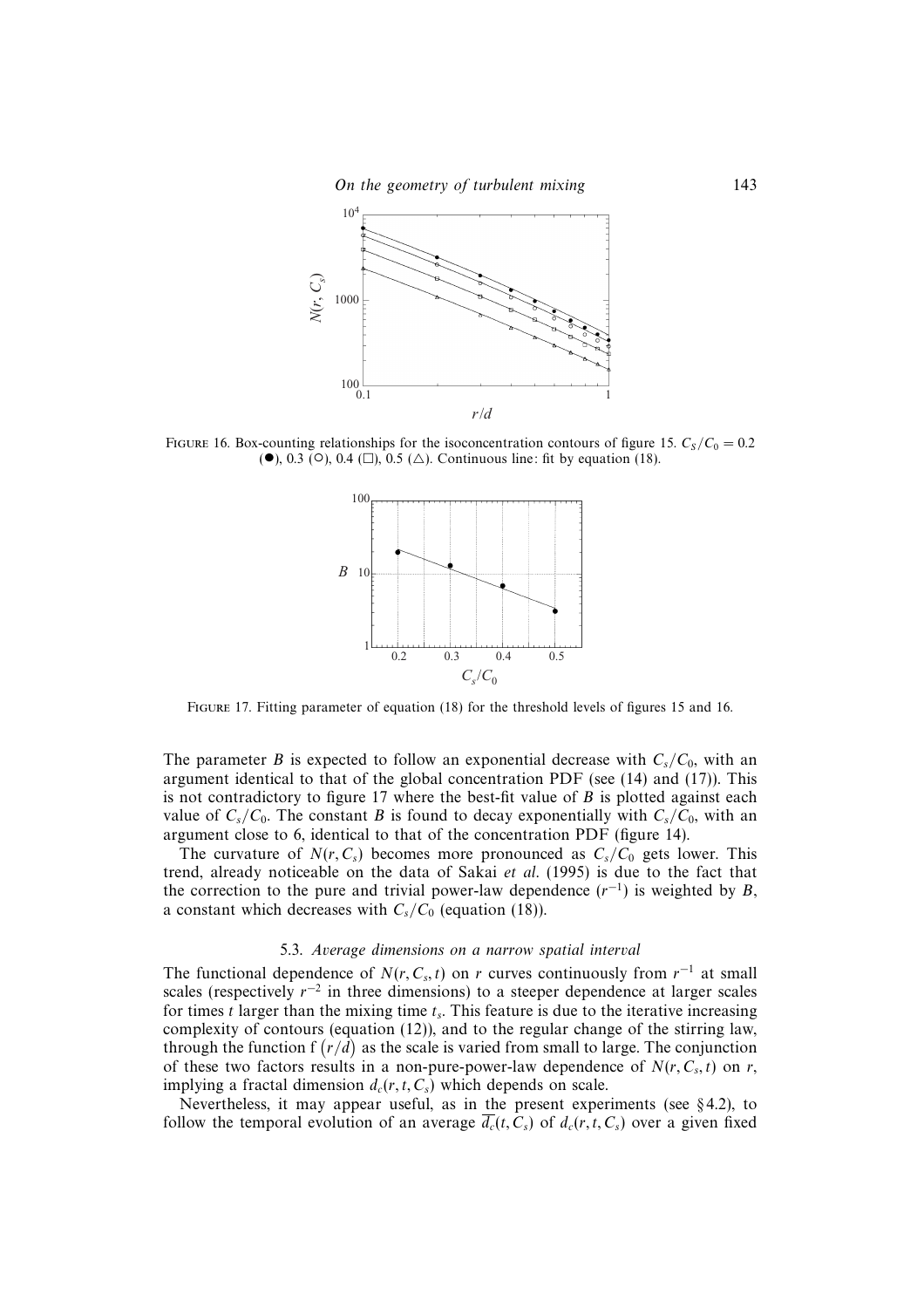144 E. Villermaux and C. Innocenti

range of scales  $\Delta = \{r_{\min} - r_{\max}\}\$ as

$$
\overline{d_c}(t, C_s) = \frac{1}{\ln(r_{\max}/r_{\min})} \int_{r_{\min}}^{r_{\max}} d_c(r, t, C_s) d(\ln r), \qquad (21)
$$

the average being performed at logarithmic scales. Clearly

$$
\overline{d_c}(t, C_s) = \frac{\ln(N(r_{\min}, t)/N(r_{\max}, t))}{\ln(r_{\max}/r_{\min})}.
$$

Note that the procedure (21) is implicitly the same as drawing a straight line on a  $log$ log plot of  $N(r, C_s, t)$  versus r close to the resolution scale  $r_{\text{min}}$  of the iso-concentration contour. Using (20) as an estimate of the behaviour of  $d_c(r, t, C_s)$  in the small-r limit, we get

$$
\overline{d_c}(t, C_s) \approx 1 + \frac{ut}{d} \exp\left(-\frac{t}{t_s} \frac{C_s}{C_0}\right) \frac{r_{\text{max}}/d}{\ln\left(r_{\text{max}}/r_{\text{min}}\right)}
$$
(22)

if the average has been extended up to  $r_{\text{max}}$  such that  $r_{\text{min}} \ll r_{\text{max}} < d$  as for the present experiments. The average (22) is a weak function of the outer integration limit, and therefore the value of  $\overline{d_c}(t, C_s)$  is weakly dependent on the choice of the extent of the averaging region.

The average dimension  $\overline{d_c}(t, C_s)$  is a function of time and concentration threshold. The concentration threshold dependence of  $\overline{d_c}(t, C_s)$  for fixed t was already noted by Lane-Serff (1993) (although he mentions he did not fully clarify the role of the noise in his results) and by Flohr & Olivari (1994) who found an evolution of the dimension in the cross-section of a jet very similar to ours in figure  $12(a)$ : for a given time, the apparent dimension  $\overline{d_c}(t, C_s)$  is decreasing as  $C_s/C_0$  is increased, ultimately relaxing towards 1.

It is interesting to note that the high threshold limit of  $\overline{d_c}(t, C_s)$  is closer to 1 than to 0, suggesting that the shape of the structures with the strongest concentration in a scalar turbulent field is close to a sheet with homogeneous concentration (whose intercept with the visualization plane is a line with dimension 1) instead of a filament (whose intercept would be a point of dimension 0). The stretched sheet is, as noted long ago (see e.g. Ranz 1979), the paradigm of scalar mixing.

## 6. Conclusions

Watching the evolution of a scalar plume initially segregated from the surrounding turbulent medium in which it is ultimately diluted has revealed that the process of mixing is a transient process of birth and death of complexity.

Mixing, as suggested by our common sense, is the operation by which a system evolves from one state of simplicity (the initial segregation) to another state of simplicity (complete uniformity). Between these two extremes, complex patterns are born, and die. Two questions then naturally arise: how can the complex pattern geometry be characterized, and what is the clock, the timescale of the process?

The present study has shown that, at least in the case of a scalar deposited by a small tube (smaller than the integral scale of the turbulence, but larger than the dissipative scales) in the sustained turbulent field of a jet, the clock is set by the injection time  $d/u$ . This timescale appears both in the mean dispersion properties of the scalar distribution (§ 3) and in the fine-scale evolution laws of the mixture (§ 4). The fact that the kinetics of the uniformization process involves large-scale features of the flow and of the initial scalar distribution only, thus curiously bypassing the hierarchical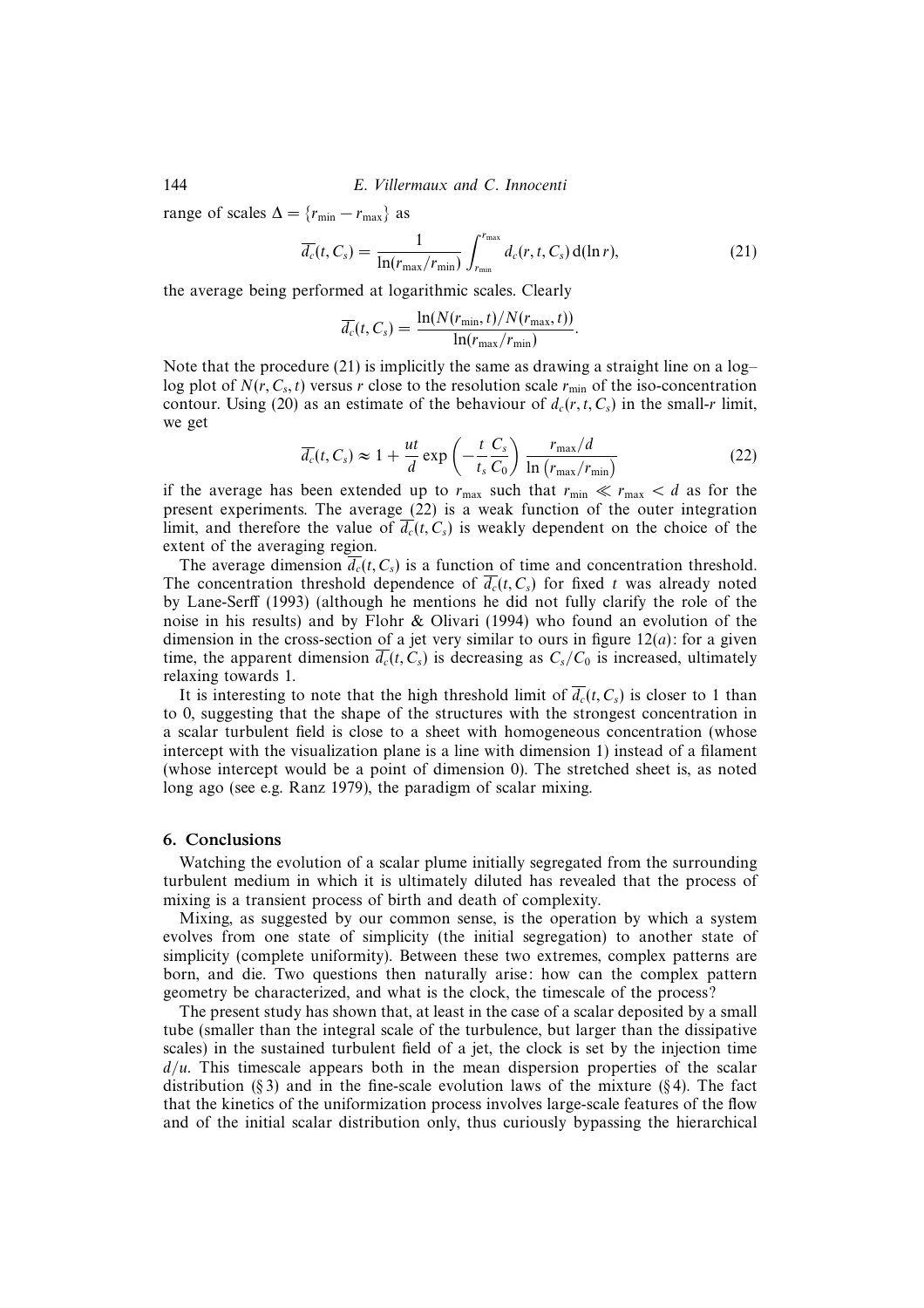structure of turbulence, reflects the well-known Reynolds number independence of mixing times (Nagata 1975; Villermaux et al. 1998).

The intimate structure of the mixture consists of stretched sheets whose transverse size gets thinner and thinner as time progresses (see e.g. the surface to volume ratio on figure 9), and then they fade away by the smoothing action of molecular diffusion (figures 7 and 8).

In the course of time, two concomitant, opposing processes occur: a process of birth of new structures by the underlying motions, dominant at short times, and then a process of uniformization, dominant in the last stages. The crossover time depends on the concentration threshold of observation (see figures 7 and 12). At a given instant of time, the mixture does not exhibits the same shapes; it has not the same geometrical structure when the level of concentration threshold is varied. The relation of the scalar field geometry to the concentration level height chosen to define it is expressed by the rescaling variable  $\xi = (ut/d)(C_s/C_0)$ , omnipresent in the experimental evidence (figures 11 and 12), and in the analysis  $(\S 5)$ .

The interplay between these two effects is best illustrated by equation (17) giving, in our analysis, the number of boxes of size  $r$  needed to cover the contour of a scalar blob:

$$
N(r, t, C_s) = N(r, 0) \left[ 1 + \frac{t}{t(r)} \exp \left( -\frac{t}{t_s} \frac{C_s}{C_0} \right) \right].
$$

This relation illustrates the effect of the competition between the production factor  $t/t(r)$  and the dissipation  $\exp(-(t/t_s)(C_s/C_0))$  on the total extent of the blob interface, and also on its hierarchical (fractal) structure.

In the same manner as all the geometrical features of the scalar distribution were found to depend on time t and concentration threshold  $C_s/C_0$ , fractal dimensions were found to depend in addition on scale, showing that if the geometry is related to time and level of observation, it is also related to the spatial scale of observation and is a non-scale-invariant quantity (figures 12 and 16).

The nature of mixing is transient, and the laws which describe it express crossovers between trivial extremes. The very essence of the process has not been better expressed than by Henri Bergson in *L'évolution créatrice* (1941): 'Ce qui est réel, c'est le changement continuel de forme: la forme n'est qu'un instanné pris sur une transition.', which could be translated by: 'What is real is the ceaseless change of shape: the shape is nothing but a snapshot taken on a transition.'.

## REFERENCES

- Antonia, R. A., Satyaprakash, B. R. & Hussain, A. K. M. F. 1980 Measurements of dissipation rate and some other characteristics of turbulent plane and circular jets. Phys. Fluids **23**, 695–699.
- Batchelor, G. K. 1951 Pressure fluctuations in isotropic turbulence. Proc. Camb. Phil. Soc. **47**, 359–374.
- Batchelor, G. K. 1959 Small-scale variation of convected quantities like temperature in a turbulent fluid. Part 1. General discussion and the case of small conductivity. J. Fluid Mech. **5**, 113–133.
- BATCHELOR, G. K., HOWELLS, I. D. & TOWNSEND, A. A. 1959 Small-scale variation of convected quantities like temperature in a turbulent fluid. Part 2. The case of large conductivity. J. Fluid Mech. **5**, 134–139.
- BATCHELOR, G. K. & TOWNSEND, A. A. 1956 Turbulent diffusion. In Surveys in Mechanics (ed. G. K. Batchelor & R. M. Davis), pp. 352–399. Cambridge University Press.
- BETCHOV, R. 1956 An inequality concerning the production of vorticity in isotropic turbulence. *J.* Fluid Mech. **1**, 497–504.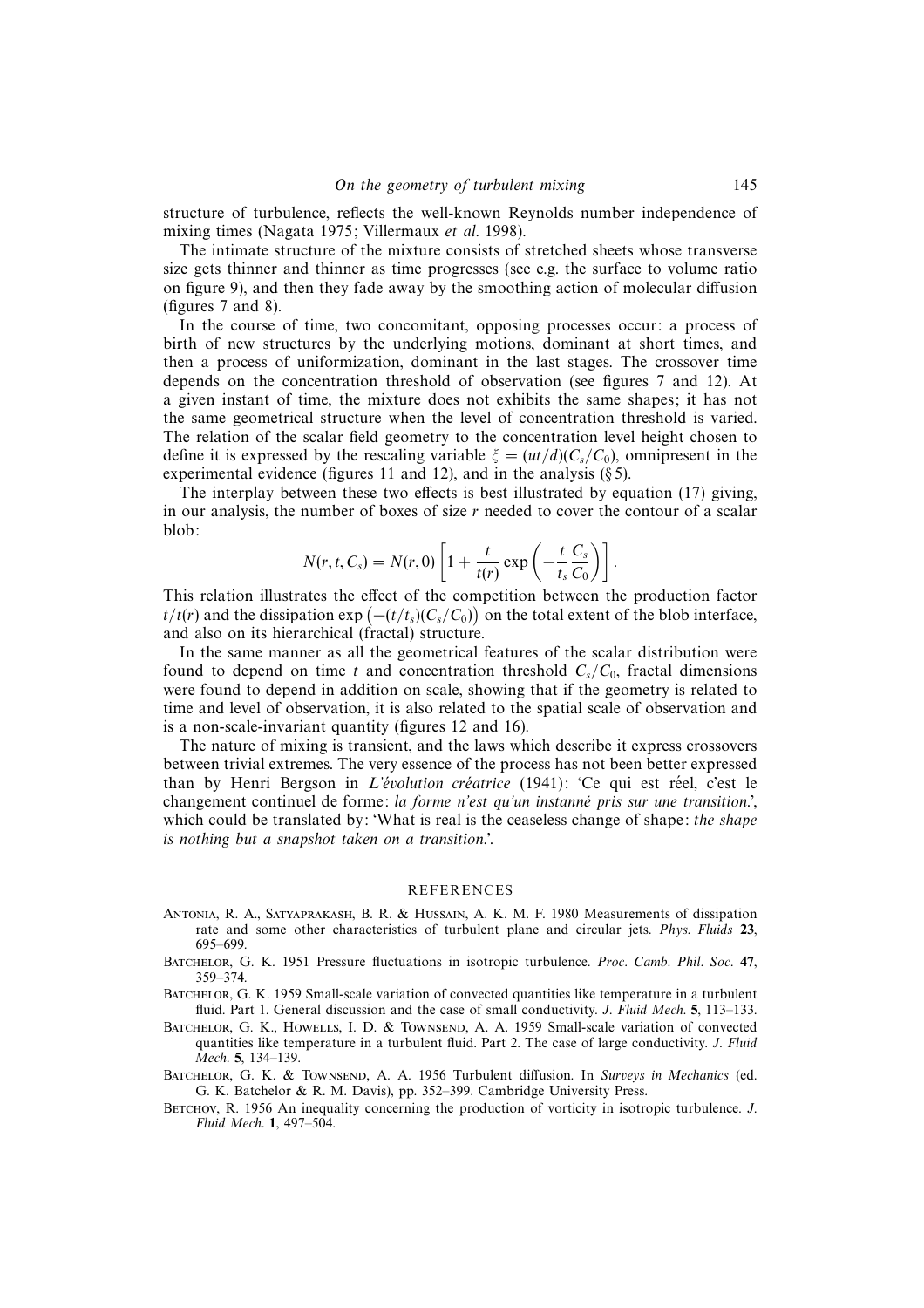BERGSON, H. 1941 L'évolution Créatrice. Presses Universitaires de France, Paris.

- BREIDENTHAL, R. 1981 Structure in turbulent mixing layers and wakes using a chemical reaction. J. Fluid Mech. **109**, 1–24.
- BROWN, G. L. & ROSHKO, A. 1974 On density effects and large structure in turbulent mixing layers. J. Fluid Mech. **64**, 775–816.
- Cardoso, O., Gluckman, B., Parcollet, O. & Tabeling, P. 1996 Dispersion in quasi-twodimensional turbulent flow: An experimental study. Phys. Fluids **8**, 209–214.
- Catrakis, H. J. & Dimotakis, P. E. 1996 Mixing in turbulent jets: scalar measures and isosurface geometry. J. Fluid Mech. **317**, 369–406.
- Cocke, W. J. 1969 Turbulent hydrodynamic stretching: Consequences of isotropy. Phys. Fluids **12**, 2488–2492.
- Constantin, P. & Procaccia, I. 1994 The geometry of turbulent advection: sharp estimates for the dimension of the level sets. Nonlinearity **7**, 1045–1054.
- Constantin, P., Procaccia, I. & Sreenivasan, K. R. 1991 Fractal geometry of isoscalar surfaces in turbulence: theory and experiments. Phys. Rev. Lett. **67**, 1739–1742.
- Corrsin, S. 1951 On the spectrum of isotropic temperature fluctuations in an isotropic turbulence. J. Appl. Phys. **22**, 469–473.
- Corrsin, S. 1964 The isotropic turbulent mixer: Part II. Arbitrary Schmidt number. AIChE J. **10**, 870–877.
- Csanady, G. T. 1973 Turbulent Diffusion in the Environment. D. Reidel.
- DAMKÖHLER, D. 1940 Der Einfluss der Turbulenz auf die Flammengeschwindigkeit in Gasgemischen. Z. Elektroch. **46**, 601–652.
- DANCKWERTS, P. V. 1953 Continuous flow systems. Distribution of residence times. Chem. Engng Sci. **2**, 1–15.
- Durbin, P. A. 1980 A stochastic model for two particle dispersion and concentration fluctuations in homogeneous turbulence. J. Fluid Mech. **100**, 279–302.
- Flohr, P. & Olivari, D. 1994 Fractal and multifractal characteristics of a passive scalar dispersed in a turbulent jet. Physica D **76**, 278–290.
- Frederiksen, R. D., Dahm, J. A. & Dowling, D. R. 1996 Experimental assessment of fractal scale-similarity in turbulent flows. Part 1. One-dimensional intersections. J. Fluid Mech. **327**, 35–72.
- Gluckman, B. J., Willaime, H. & Gollub, J. P. 1993 Geometry of isothermal and isoconcentration surfaces in thermal turbulence. Phys. Fluids A **5**, 647–661.
- HAWTHORNE, W. R., WENDELL D. S. & HOTTEL, H. C. 1949 Mixing and combustion in turbulent gas jets. In Third Symp. on Combustion and Flame and Explosion Phenomena, Baltimore, pp. 266–288. Williams & Wilkins.
- Huang, L.-S. & Ho, C.-M. 1990 Small-scale transition in a plane mixing layer. J. Fluid Mech. **210**, 475–500.
- Karasso, P. S. & Mungal, M. G. 1996 Scalar mixing and reaction in plane liquid shear layers. J. Fluid Mech. **323**, 23–63.
- Koochesfahani, M. M. & Dimotakis, P. E. 1986 Mixing and chemical reaction in a turbulent liquid mixing layers. J. Fluid Mech. **170**, 83–112.
- Lane-Serff, G. F. 1993 Investigation of the fractal structure of jets and plumes. J. Fluid Mech. **249**, 521–534.
- MANDELBROT, B. B. 1975 On the geometry of homogeneous turbulence, with stress on the fractal dimension of the iso-surfaces of scalars. J. Fluid Mech. **72**, 401–416.
- Meneveau, C. & Sreenivasan, K. R. 1990 Interface dimension in intermittent turbulence. Phys. Rev. A **41**, 2246–2248.
- Miller, P. L. & Dimotakis, P. E. 1991 Stochastic geometric promperties of scalar interfaces in turbulent jets. Phys. Fluids A **3**, 168–177.
- Nagata, S. 1975 Mixing, Principles and Applications. John Wiley & Sons.
- Nicolleau, F. 1996 Numerical determination of turbulent fractal dimensions. Phys. Fluids **8**, 2661– 2670.
- Oboukhov, A. M. 1949 Structure of the temperature field in a turbulent flow. Izv. Acad. Nauk SSSR, Geogr. Geofiz **13**, 58–69.
- Orszag, S. A. 1970 Comments on 'Turbulent hydrodynamic line stretching: Consequences of isotropy'. Phys. Fluids **12**, 2203–2204.